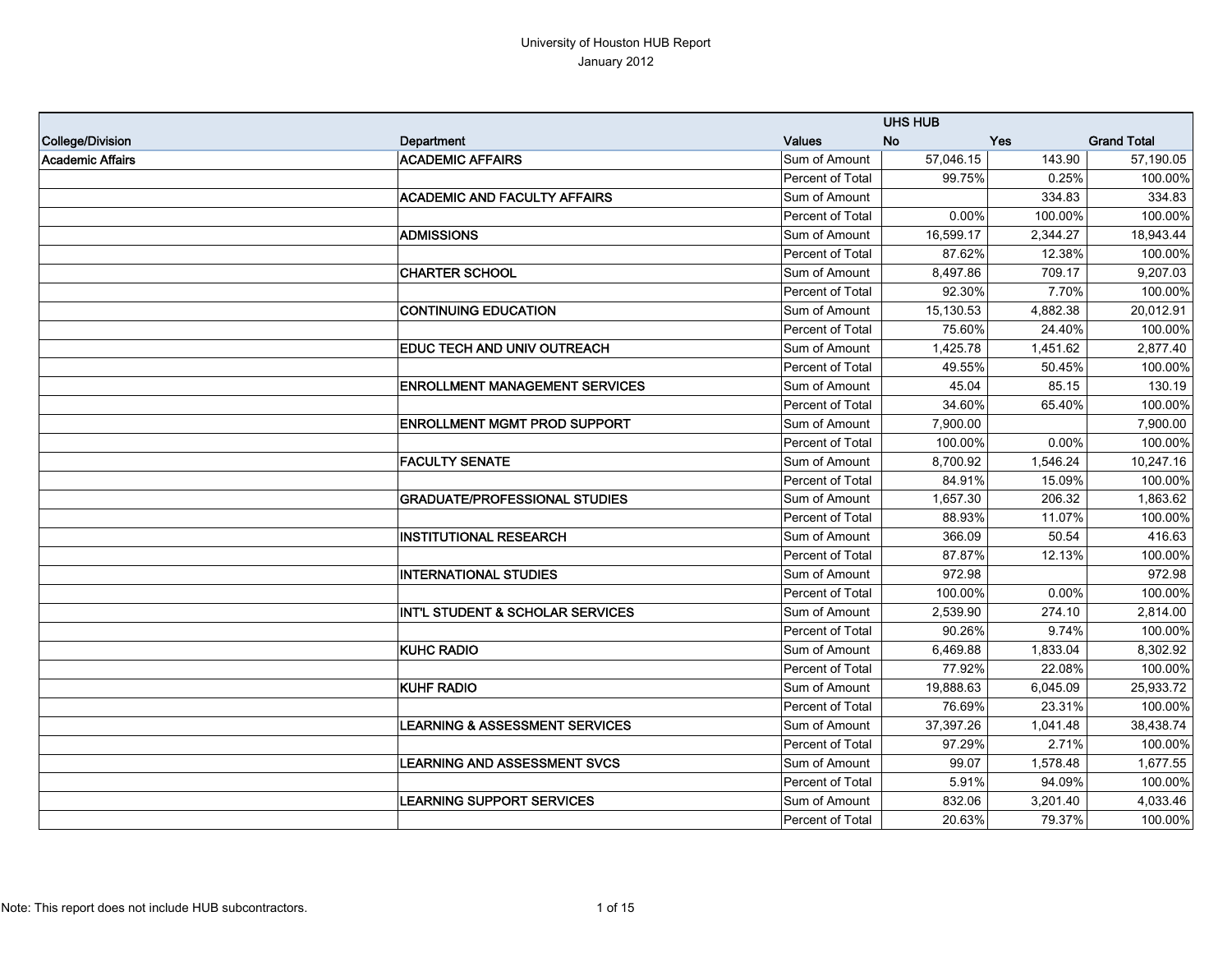|                                   |                                       |                         | <b>UHS HUB</b> |            |                    |
|-----------------------------------|---------------------------------------|-------------------------|----------------|------------|--------------------|
| College/Division                  | Department                            | <b>Values</b>           | <b>No</b>      | Yes        | <b>Grand Total</b> |
|                                   | <b>ONLINE FUNCTIONAL SUPPORT</b>      | Sum of Amount           | 1.827.10       |            | 1,827.10           |
|                                   |                                       | Percent of Total        | 100.00%        | 0.00%      | 100.00%            |
|                                   | <b>REGISTRATION AND ACADEMIC RECO</b> | Sum of Amount           | 14,823.88      | 3,153.68   | 17,977.56          |
|                                   |                                       | Percent of Total        | 82.46%         | 17.54%     | 100.00%            |
|                                   | <b>SCHOLARSHIPS AND FINANCIAL AID</b> | Sum of Amount           | 11,758.68      | 8.998.98   | 20,757.66          |
|                                   |                                       | Percent of Total        | 56.65%         | 43.35%     | 100.00%            |
|                                   | TV PUBLIC BROADCASTING                | Sum of Amount           | 45,753.82      | 2,211.08   | 47,964.90          |
|                                   |                                       | Percent of Total        | 95.39%         | 4.61%      | 100.00%            |
|                                   | UH OFF-CAMPUS SUPPORT                 | Sum of Amount           | 11,333.63      |            | 11,333.63          |
|                                   |                                       | Percent of Total        | 100.00%        | 0.00%      | 100.00%            |
|                                   | UH WELCOME CENTER                     | Sum of Amount           | 3,519.01       |            | 3,519.01           |
|                                   |                                       | Percent of Total        | 100.00%        | 0.00%      | 100.00%            |
|                                   | UNDERGRADUATE SCHOLARS                | Sum of Amount           | 1,154.68       | 1,047.78   | 2.202.46           |
|                                   |                                       | Percent of Total        | 52.43%         | 47.57%     | 100.00%            |
|                                   | <b>UNDERGRADUATE STUDIES</b>          | Sum of Amount           | 162.24         | 40.98      | 203.22             |
|                                   |                                       | Percent of Total        | 79.83%         | 20.17%     | 100.00%            |
|                                   | <b>URBAN EXPERIENCE VPSA</b>          | Sum of Amount           | 349.00         | 4,970.00   | 5,319.00           |
|                                   |                                       | Percent of Total        | 6.56%          | 93.44%     | 100.00%            |
| Academic Affairs Sum of Amount    |                                       |                         | 276,250.66     | 46,150.51  | 322,401.17         |
| Academic Affairs Percent of Total |                                       |                         | 85.69%         | 14.31%     | 100.00%            |
| <b>Administration and Finance</b> | <b>ADMINISTRATION &amp; FINANCE</b>   | Sum of Amount           | 7,579.11       | 142.22     | 7,721.33           |
|                                   |                                       | <b>Percent of Total</b> | 98.16%         | 1.84%      | 100.00%            |
|                                   | <b>AUXILIARY SERVICES OPERATIONS</b>  | Sum of Amount           | 62,457.21      | 498.87     | 62,956.08          |
|                                   |                                       | Percent of Total        | 99.21%         | 0.79%      | 100.00%            |
|                                   | <b>BUDGET</b>                         | Sum of Amount           | 345.76         | 43.26      | 389.02             |
|                                   |                                       | Percent of Total        | 88.88%         | 11.12%     | 100.00%            |
|                                   | <b>BUSINESS SERVICES OPERATIONS</b>   | Sum of Amount           | 407.43         | 320.14     | 727.57             |
|                                   |                                       | Percent of Total        | 56.00%         | 44.00%     | 100.00%            |
|                                   | <b>CENTRAL FACILITY SERVICES</b>      | Sum of Amount           | 8,881.36       | 6,215.21   | 15,096.57          |
|                                   |                                       | Percent of Total        | 58.83%         | 41.17%     | 100.00%            |
|                                   | <b>CULLEN PERFORMANCE HALL</b>        | Sum of Amount           | 7,453.64       | 5,730.48   | 13,184.12          |
|                                   |                                       | <b>Percent of Total</b> | 56.53%         | 43.47%     | 100.00%            |
|                                   | <b>ENTERPRISE SYSTEMS</b>             | Sum of Amount           | 220,744.64     | 108,661.23 | 329,405.87         |
|                                   |                                       | Percent of Total        | 67.01%         | 32.99%     | 100.00%            |
|                                   | <b>ENVIRONMENTAL HEALTH RISK MGMT</b> | Sum of Amount           | 9,738.02       | 42.64      | 9,780.66           |
|                                   |                                       | <b>Percent of Total</b> | 99.56%         | 0.44%      | 100.00%            |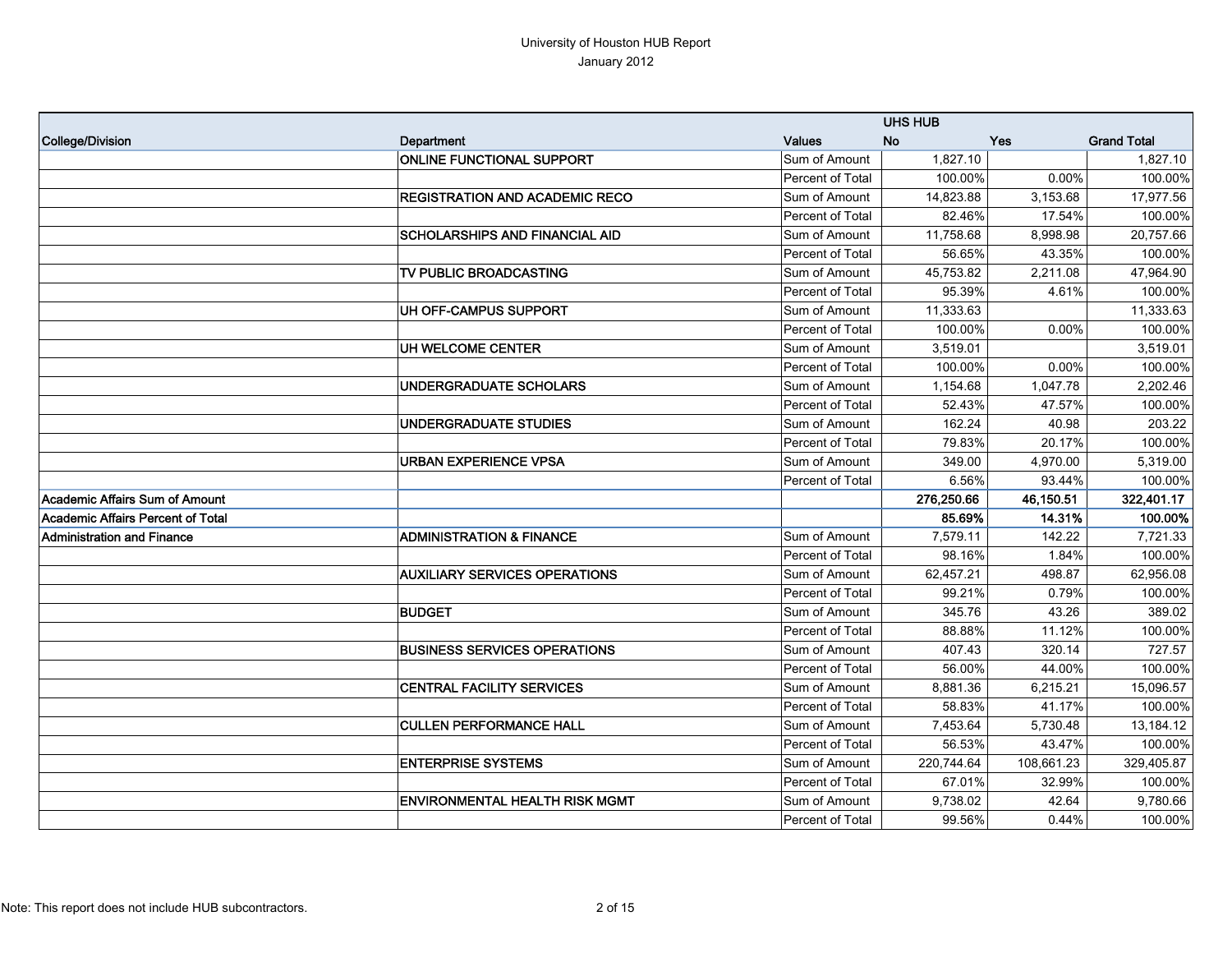|                  |                                                |                  | <b>UHS HUB</b> |            |                    |
|------------------|------------------------------------------------|------------------|----------------|------------|--------------------|
| College/Division | Department                                     | <b>Values</b>    | <b>No</b>      | <b>Yes</b> | <b>Grand Total</b> |
|                  | <b>FACILITIES MANAGEMENT</b>                   | Sum of Amount    | 53,396.54      | 2,683.30   | 56,079.84          |
|                  |                                                | Percent of Total | 95.22%         | 4.78%      | 100.00%            |
|                  | <b>FACILITIES OPERATION &amp; MAINT</b>        | Sum of Amount    | 16,388.79      | 14,657.99  | 31,046.78          |
|                  |                                                | Percent of Total | 52.79%         | 47.21%     | 100.00%            |
|                  | <b>FACILITIES PLANNING &amp; CONSTRUCTION</b>  | Sum of Amount    | 12,238,486.76  | 165,938.54 | 12,404,425.30      |
|                  |                                                | Percent of Total | 98.66%         | 1.34%      | 100.00%            |
|                  | <b>FINANCE-A&amp;F</b>                         | Sum of Amount    | 2,078.29       | 218.18     | 2,296.47           |
|                  |                                                | Percent of Total | 90.50%         | 9.50%      | 100.00%            |
|                  | <b>FINANCIAL REPORTING</b>                     | Sum of Amount    | 190.00         | 333.89     | 523.89             |
|                  |                                                | Percent of Total | 36.27%         | 63.73%     | 100.00%            |
|                  | HIGH PERFORMANCE COMPUTING & NETWORKS          | Sum of Amount    | 5,021.88       |            | 5,021.88           |
|                  |                                                | Percent of Total | 100.00%        | 0.00%      | 100.00%            |
|                  | <b>HUMAN RESOURCES</b>                         | Sum of Amount    | 31,219.42      | 540.64     | 31,760.06          |
|                  |                                                | Percent of Total | 98.30%         | 1.70%      | 100.00%            |
|                  | <b>INST - BUSINESS SERVICES</b>                | Sum of Amount    | 1,367.18       |            | 1,367.18           |
|                  |                                                | Percent of Total | 100.00%        | 0.00%      | 100.00%            |
|                  | <b>MINOR AND PLANNED PROJECTS</b>              | Sum of Amount    | 352,699.52     | 73,737.93  | 426,437.45         |
|                  |                                                | Percent of Total | 82.71%         | 17.29%     | 100.00%            |
|                  | <b>NORTH ZONE CUSTODIAL</b>                    | Sum of Amount    | 517.71         |            | 517.71             |
|                  |                                                | Percent of Total | 100.00%        | 0.00%      | 100.00%            |
|                  | <b>PARKING &amp; TRANSPORTATION OPERATIONS</b> | Sum of Amount    | 145,607.02     |            | 145,607.02         |
|                  |                                                | Percent of Total | 100.00%        | 0.00%      | 100.00%            |
|                  | PHY PLANT-AUTOMOTIVE                           | Sum of Amount    | 18,552.76      | 3,146.14   | 21,698.90          |
|                  |                                                | Percent of Total | 85.50%         | 14.50%     | 100.00%            |
|                  | PHY PLANT-GROUNDS MAINT                        | Sum of Amount    | 10,002.67      | 1,826.06   | 11,828.73          |
|                  |                                                | Percent of Total | 84.56%         | 15.44%     | 100.00%            |
|                  | <b>PHY PLANT-SOLID WASTE</b>                   | Sum of Amount    | 5,818.87       |            | 5,818.87           |
|                  |                                                | Percent of Total | 100.00%        | 0.00%      | 100.00%            |
|                  | <b>PHYSICAL PLANT</b>                          | Sum of Amount    | 56,746.60      | 37,534.01  | 94,280.61          |
|                  |                                                | Percent of Total | 60.19%         | 39.81%     | 100.00%            |
|                  | <b>POLICE</b>                                  | Sum of Amount    | 49,469.91      | 66,002.00  | 115,471.91         |
|                  |                                                | Percent of Total | 42.84%         | 57.16%     | 100.00%            |
|                  | <b>POSTAL SERVICES OPERATIONS</b>              | Sum of Amount    | 9,928.21       | 440.70     | 10,368.91          |
|                  |                                                | Percent of Total | 95.75%         | 4.25%      | 100.00%            |
|                  | <b>PRINTING OPERATIONS</b>                     | Sum of Amount    | 8,037.48       |            | 8,037.48           |
|                  |                                                | Percent of Total | 100.00%        | $0.00\%$   | 100.00%            |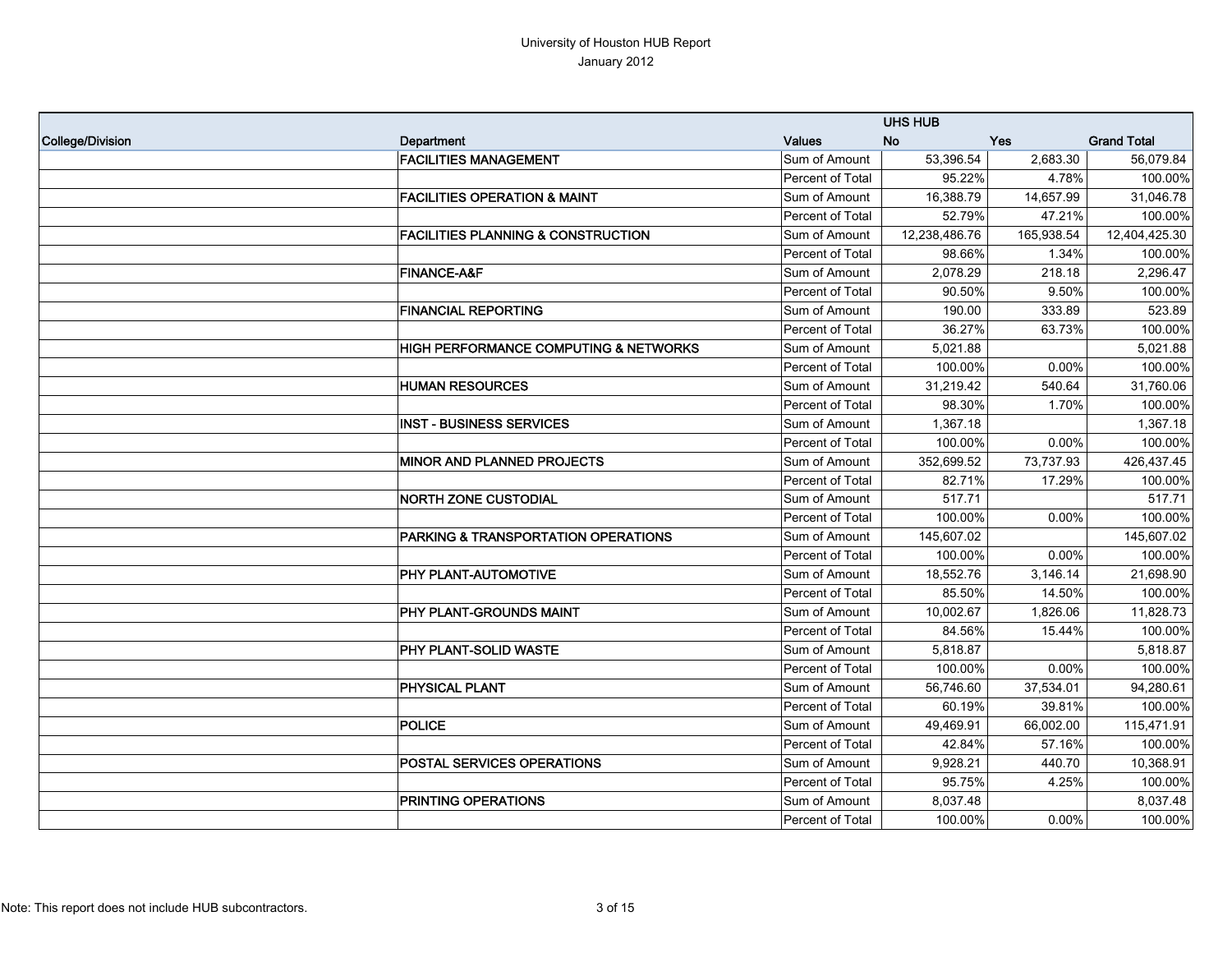|                                             |                                          |                  | <b>UHS HUB</b> |            |                    |
|---------------------------------------------|------------------------------------------|------------------|----------------|------------|--------------------|
| College/Division                            | Department                               | <b>Values</b>    | <b>No</b>      | Yes        | <b>Grand Total</b> |
|                                             | <b>RISK MANAGEMENT</b>                   | Sum of Amount    | 101.20         |            | 101.20             |
|                                             |                                          | Percent of Total | 100.00%        | 0.00%      | 100.00%            |
|                                             | <b>SKILLED TRADES</b>                    | Sum of Amount    | 3,014.55       | 9,437.00   | 12,451.55          |
|                                             |                                          | Percent of Total | 24.21%         | 75.79%     | 100.00%            |
|                                             | <b>STUDENT FINANCIAL SERVICES</b>        | Sum of Amount    | 23,814.70      | 1,285.11   | 25,099.81          |
|                                             |                                          | Percent of Total | 94.88%         | 5.12%      | 100.00%            |
|                                             | <b>TECHNOLOGY SERVICES &amp; SUPPORT</b> | Sum of Amount    | 464,328.57     | 261,098.18 | 725,426.75         |
|                                             |                                          | Percent of Total | 64.01%         | 35.99%     | 100.00%            |
|                                             | <b>UIT SECURITY</b>                      | Sum of Amount    | 48,250.00      |            | 48,250.00          |
|                                             |                                          | Percent of Total | 100.00%        | 0.00%      | 100.00%            |
|                                             | UNIV PROPERTY SERVICES OPERATIONS        | Sum of Amount    | 208,830.83     |            | 208,830.83         |
|                                             |                                          | Percent of Total | 100.00%        | 0.00%      | 100.00%            |
|                                             | UNIVERSITY INFORMATION TECHNOLOGY        | Sum of Amount    | 2,603.18       | 2,573.27   | 5,176.45           |
|                                             |                                          | Percent of Total | 50.29%         | 49.71%     | 100.00%            |
| Administration and Finance Sum of Amount    |                                          |                  | 14,074,079.81  | 763,106.99 | 14,837,186.80      |
| Administration and Finance Percent of Total |                                          |                  | 94.86%         | 5.14%      | 100.00%            |
| Architecture                                | <b>ARCHITECTURE</b>                      | Sum of Amount    | 101.03         |            | 101.03             |
|                                             |                                          | Percent of Total | 100.00%        | 0.00%      | 100.00%            |
|                                             | <b>DEAN, ARCHITECTURE</b>                | Sum of Amount    | 22,669.66      | 4,689.03   | 27,358.69          |
|                                             |                                          | Percent of Total | 82.86%         | 17.14%     | 100.00%            |
| <b>Architecture Sum of Amount</b>           |                                          |                  | 22,770.69      | 4,689.03   | 27,459.72          |
| <b>Architecture Percent of Total</b>        |                                          |                  | 82.92%         | 17.08%     | 100.00%            |
| <b>Athletics</b>                            | <b>BASEBALL</b>                          | Sum of Amount    | 11,251.62      | 52.38      | 11,304.00          |
|                                             |                                          | Percent of Total | 99.54%         | 0.46%      | 100.00%            |
|                                             | FOOTBALL                                 | Sum of Amount    | 25,239.74      | 927.76     | 26,167.50          |
|                                             |                                          | Percent of Total | 96.45%         | 3.55%      | 100.00%            |
|                                             | <b>INTERCOLLEGIATE ATHLETICS</b>         | Sum of Amount    | 298,830.80     | 78,653.29  | 377,484.09         |
|                                             |                                          | Percent of Total | 79.16%         | 20.84%     | 100.00%            |
|                                             | <b>MEN'S BASKETBALL</b>                  | Sum of Amount    | 49,258.96      |            | 49,258.96          |
|                                             |                                          | Percent of Total | 100.00%        | 0.00%      | 100.00%            |
|                                             | <b>MEN'S GOLF</b>                        | Sum of Amount    | 25.45          |            | 25.45              |
|                                             |                                          | Percent of Total | 100.00%        | $0.00\%$   | 100.00%            |
|                                             | <b>MEN'S TRACK AND FIELD</b>             | Sum of Amount    | 39,838.61      |            | 39,838.61          |
|                                             |                                          | Percent of Total | 100.00%        | 0.00%      | 100.00%            |
|                                             | <b>WOMEN'S BASKETBALL</b>                | Sum of Amount    | 11,989.18      | 811.56     | 12,800.74          |
|                                             |                                          | Percent of Total | 93.66%         | 6.34%      | 100.00%            |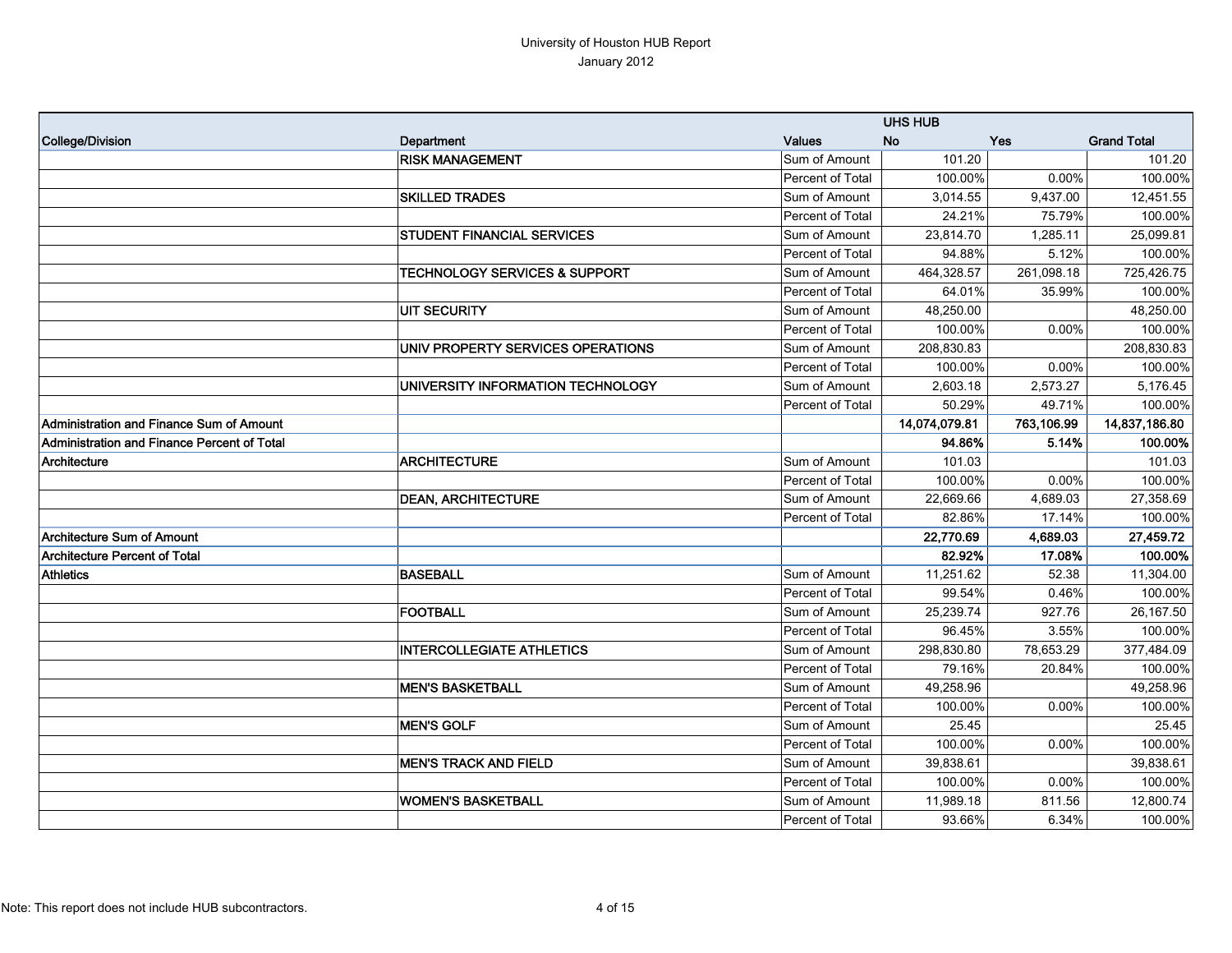|                                   |                                       |                  | <b>UHS HUB</b> |           |                    |
|-----------------------------------|---------------------------------------|------------------|----------------|-----------|--------------------|
| College/Division                  | Department                            | <b>Values</b>    | <b>No</b>      | Yes       | <b>Grand Total</b> |
| <b>Athletics</b>                  | <b>WOMEN'S SOFTBALL</b>               | Sum of Amount    | 4,136.18       |           | 4,136.18           |
|                                   |                                       | Percent of Total | 100.00%        | 0.00%     | 100.00%            |
|                                   | <b>WOMEN'S SWIMMING &amp; DIVING</b>  | Sum of Amount    | 3,720.98       |           | 3,720.98           |
|                                   |                                       | Percent of Total | 100.00%        | 0.00%     | 100.00%            |
|                                   | <b>WOMEN'S TENNIS</b>                 | Sum of Amount    | 386.00         |           | 386.00             |
|                                   |                                       | Percent of Total | 100.00%        | 0.00%     | 100.00%            |
|                                   | <b>WOMEN'S TRACK AND FIELD</b>        | Sum of Amount    | 40,656.12      |           | 40,656.12          |
|                                   |                                       | Percent of Total | 100.00%        | 0.00%     | 100.00%            |
| Athletics Sum of Amount           |                                       |                  | 485,333.64     | 80,444.99 | 565,778.63         |
| <b>Athletics Percent of Total</b> |                                       |                  | 85.78%         | 14.22%    | 100.00%            |
| <b>Business Administration</b>    | <b>ACCOUNTANCY AND TAXATION</b>       | Sum of Amount    | 2,300.38       | 1,403.94  | 3,704.32           |
|                                   |                                       | Percent of Total | 62.10%         | 37.90%    | 100.00%            |
|                                   | <b>ACCOUNTING CERTIFICATE PROGRAM</b> | Sum of Amount    |                | 296.74    | 296.74             |
|                                   |                                       | Percent of Total | 0.00%          | 100.00%   | 100.00%            |
|                                   | <b>BAUER CAREER SERVICES CTR</b>      | Sum of Amount    | 4,112.20       | 44.58     | 4,156.78           |
|                                   |                                       | Percent of Total | 98.93%         | 1.07%     | 100.00%            |
|                                   | <b>BAUER COMMUNICATIONS</b>           | Sum of Amount    | 22,258.74      | 639.98    | 22,898.72          |
|                                   |                                       | Percent of Total | 97.21%         | 2.79%     | 100.00%            |
|                                   | <b>BAUER DIVISION OF TECHNOLOGY</b>   | Sum of Amount    | 29,454.40      | 52,058.97 | 81,513.37          |
|                                   |                                       | Percent of Total | 36.13%         | 63.87%    | 100.00%            |
|                                   | <b>CTR FOR EXECUTIVE DEVELOPMENT</b>  | Sum of Amount    | (29.67)        |           | (29.67)            |
|                                   |                                       | Percent of Total | 100.00%        | 0.00%     | 100.00%            |
|                                   | <b>DEAN'S OFFICE, BAUER COLLEGE</b>   | Sum of Amount    | 71,980.08      | 1,461.38  | 73,441.46          |
|                                   |                                       | Percent of Total | 98.01%         | 1.99%     | 100.00%            |
|                                   | <b>DECISION AND INFORMATION SCIEN</b> | Sum of Amount    | 6,049.79       | 4,936.65  | 10,986.44          |
|                                   |                                       | Percent of Total | 55.07%         | 44.93%    | 100.00%            |
|                                   | <b>EXECUTIVE DEGREE PROGRAMS</b>      | Sum of Amount    | 28,608.85      | 655.00    | 29,263.85          |
|                                   |                                       | Percent of Total | 97.76%         | 2.24%     | 100.00%            |
|                                   | <b>FINANCE-BAUER COLLEGE</b>          | Sum of Amount    | 2,686.63       | 265.26    | 2,951.89           |
|                                   |                                       | Percent of Total | 91.01%         | 8.99%     | 100.00%            |
|                                   | <b>MANAGEMENT-BAUER COLLEGE</b>       | Sum of Amount    | 1,650.45       | 231.85    | 1,882.30           |
|                                   |                                       | Percent of Total | 87.68%         | 12.32%    | 100.00%            |
|                                   | <b>MARKETING-BAUER COLLEGE</b>        | Sum of Amount    | 814.61         | 334.71    | 1,149.32           |
|                                   |                                       | Percent of Total | 70.88%         | 29.12%    | 100.00%            |
|                                   | <b>MBA STUDENT SERVICES CENTER</b>    | Sum of Amount    | 6,067.50       | 2,286.51  | 8,354.01           |
|                                   |                                       | Percent of Total | 72.63%         | 27.37%    | 100.00%            |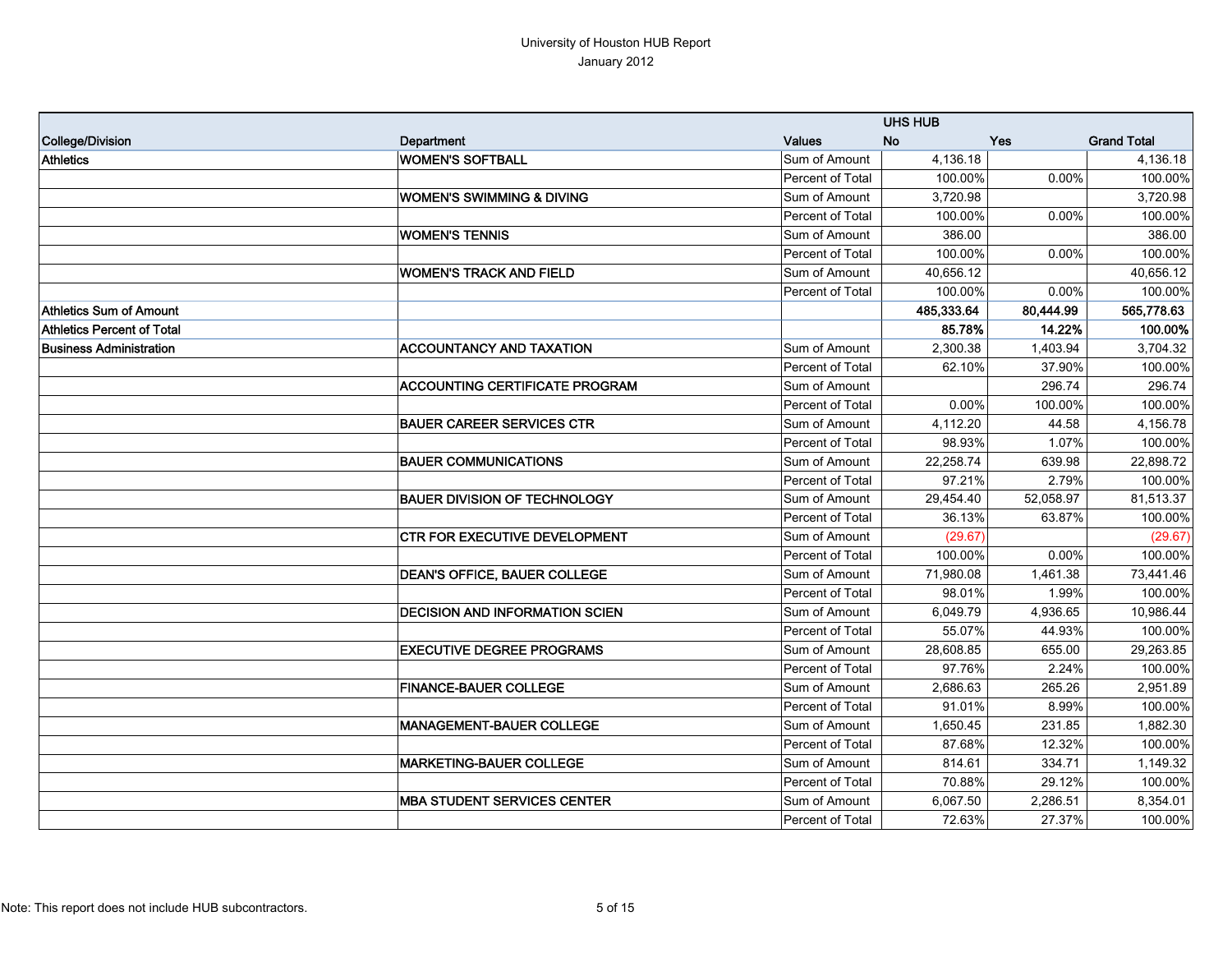|                                              |                                           |                         | <b>UHS HUB</b> |           |                    |
|----------------------------------------------|-------------------------------------------|-------------------------|----------------|-----------|--------------------|
| College/Division                             | Department                                | <b>Values</b>           | <b>No</b>      | Yes       | <b>Grand Total</b> |
| Business Administration                      | <b>SALES EXCELLENCE INSTITUTE</b>         | Sum of Amount           | 560.65         | 5,864.00  | 6,424.65           |
|                                              |                                           | Percent of Total        | 8.73%          | 91.27%    | 100.00%            |
|                                              | <b>SMALL BUSINESS DEV CENTER</b>          | Sum of Amount           | 6,976.85       | 1,028.33  | 8,005.18           |
|                                              |                                           | Percent of Total        | 87.15%         | 12.85%    | 100.00%            |
|                                              | UNDERGRAD BUSINESS PROG                   | Sum of Amount           | 736.39         | 10,388.88 | 11,125.27          |
|                                              |                                           | Percent of Total        | 6.62%          | 93.38%    | 100.00%            |
|                                              | <b>WOLFF CTR FOR ENTREPRENEURSHIP</b>     | Sum of Amount           | 32.54          | 94.09     | 126.63             |
|                                              |                                           | Percent of Total        | 25.70%         | 74.30%    | 100.00%            |
| <b>Business Administration Sum of Amount</b> |                                           |                         | 184,260.39     | 81,990.87 | 266,251.26         |
| Business Administration Percent of Total     |                                           |                         | 69.21%         | 30.79%    | 100.00%            |
| <b>Chancellor/President</b>                  | <b>CENTER FOR STUDENTS W/DISABILITIES</b> | Sum of Amount           | 4,201.76       | 314.42    | 4,516.18           |
|                                              |                                           | Percent of Total        | 93.04%         | 6.96%     | 100.00%            |
|                                              | <b>LGBT RESOURCE CENTER</b>               | Sum of Amount           | 123.95         |           | 123.95             |
|                                              |                                           | Percent of Total        | 100.00%        | $0.00\%$  | 100.00%            |
|                                              | <b>OFFICE EQUAL OPPORTUNITY SRVS</b>      | Sum of Amount           | 1.016.76       | 1.599.89  | 2.616.65           |
|                                              |                                           | Percent of Total        | 38.86%         | 61.14%    | 100.00%            |
|                                              | <b>OFFICE OF SPECIAL EVENTS</b>           | Sum of Amount           | 42,903.22      | 6,450.73  | 49,353.95          |
|                                              |                                           | Percent of Total        | 86.93%         | 13.07%    | 100.00%            |
|                                              | <b>PRESIDENT</b>                          | Sum of Amount           | 2.267.62       | 331.76    | 2,599.38           |
|                                              |                                           | <b>Percent of Total</b> | 87.24%         | 12.76%    | 100.00%            |
|                                              | <b>STAFF COUNCIL</b>                      | Sum of Amount           | 1,008.51       |           | 1,008.51           |
|                                              |                                           | Percent of Total        | 100.00%        | 0.00%     | 100.00%            |
|                                              | <b>WOMEN'S RESOURCE CENTER</b>            | Sum of Amount           | 133.00         |           | 133.00             |
|                                              |                                           | Percent of Total        | 100.00%        | 0.00%     | 100.00%            |
| <b>Chancellor/President Sum of Amount</b>    |                                           |                         | 51,654.82      | 8,696.80  | 60,351.62          |
| <b>Chancellor/President Percent of Total</b> |                                           |                         | 85.59%         | 14.41%    | 100.00%            |
| <b>Education</b>                             | <b>ASIAN AMERICAN STUDIES</b>             | Sum of Amount           | 21,399.98      |           | 21,399.98          |
|                                              |                                           | Percent of Total        | 100.00%        | 0.00%     | 100.00%            |
|                                              | CENTER FOR INFO TECH IN EDUCATION         | Sum of Amount           | 9,316.52       | 3,761.31  | 13,077.83          |
|                                              |                                           | Percent of Total        | 71.24%         | 28.76%    | 100.00%            |
|                                              | <b>CONSISTENCY MGMT &amp; COOP DISCIP</b> | Sum of Amount           | 364.34         | 835.17    | 1,199.51           |
|                                              |                                           | Percent of Total        | 30.37%         | 69.63%    | 100.00%            |
|                                              | <b>CURRICULUM AND INSTRUCTION</b>         | Sum of Amount           | 45,065.80      | 1,184.97  | 46,250.77          |
|                                              |                                           | <b>Percent of Total</b> | 97.44%         | 2.56%     | 100.00%            |
|                                              | <b>DEAN, EDUCATION</b>                    | Sum of Amount           | 8,881.63       | 1,761.50  | 10,643.13          |
|                                              |                                           | Percent of Total        | 83.45%         | 16.55%    | 100.00%            |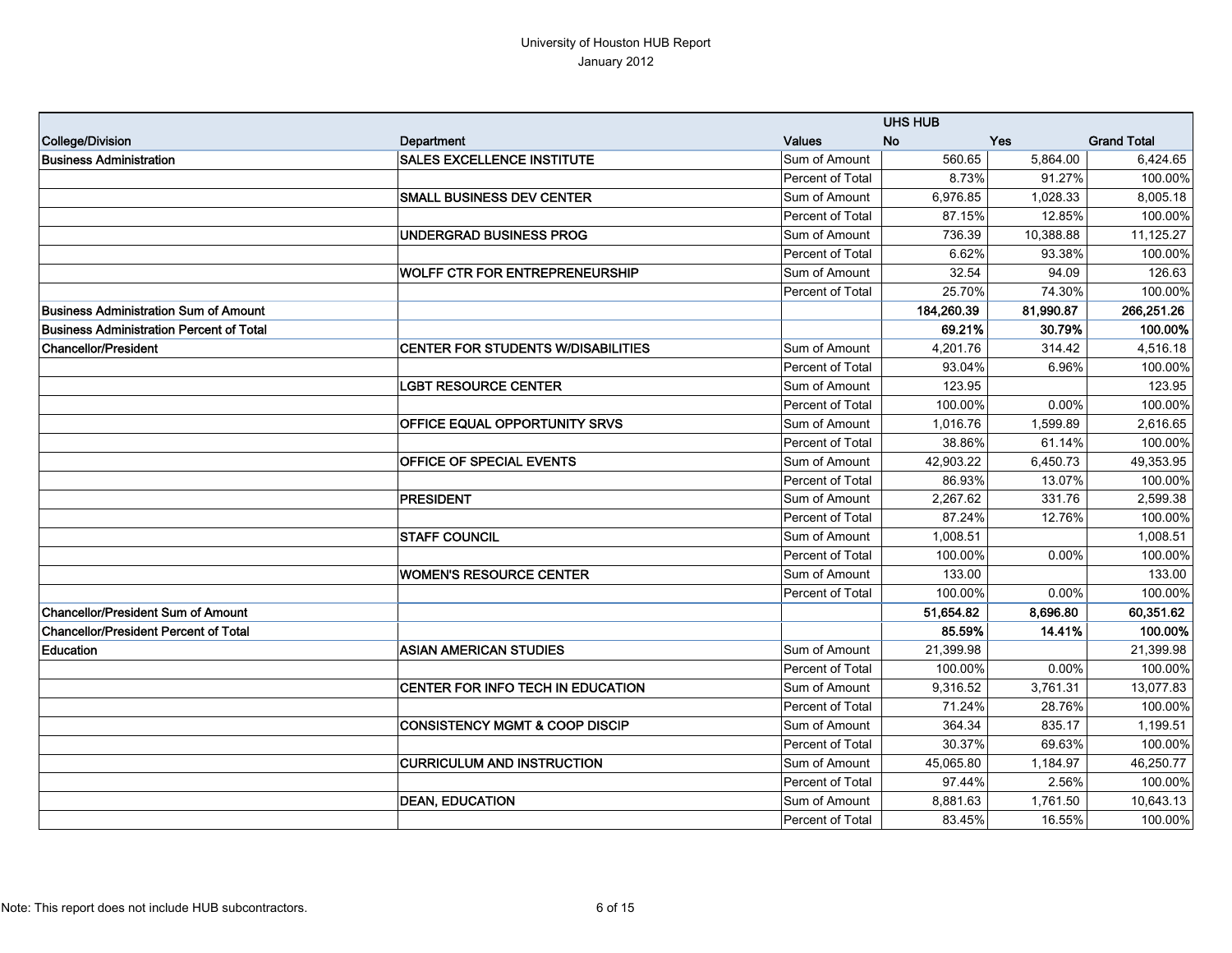|                                        |                                          |                         | <b>UHS HUB</b> |           |                    |
|----------------------------------------|------------------------------------------|-------------------------|----------------|-----------|--------------------|
| College/Division                       | Department                               | <b>Values</b>           | <b>No</b>      | Yes       | <b>Grand Total</b> |
| <b>Education</b>                       | <b>EDUC EFFECTIVENESS &amp; OUTREACH</b> | Sum of Amount           | 2,130.00       |           | 2,130.00           |
|                                        |                                          | Percent of Total        | 100.00%        | 0.00%     | 100.00%            |
|                                        | <b>EDUCATIONAL PSYCHOLOGY</b>            | Sum of Amount           | 4,364.28       | 51.92     | 4,416.20           |
|                                        |                                          | Percent of Total        | 98.82%         | 1.18%     | 100.00%            |
|                                        | <b>INSTITUTE FOR URBAN EDUCATION</b>     | Sum of Amount           | 1,309.49       | 385.64    | 1,695.13           |
|                                        |                                          | Percent of Total        | 77.25%         | 22.75%    | 100.00%            |
| <b>Education Sum of Amount</b>         |                                          |                         | 92,832.04      | 7,980.51  | 100,812.55         |
| <b>Education Percent of Total</b>      |                                          |                         | 92.08%         | 7.92%     | 100.00%            |
| Engineering                            | <b>BIOMEDICAL ENGINEERING</b>            | Sum of Amount           | 22,426.69      | 9,379.92  | 31,806.61          |
|                                        |                                          | Percent of Total        | 70.51%         | 29.49%    | 100.00%            |
|                                        | <b>CHEMICAL ENGINEERING</b>              | Sum of Amount           | 52,853.97      | 3,182.73  | 56,036.70          |
|                                        |                                          | Percent of Total        | 94.32%         | 5.68%     | 100.00%            |
|                                        | <b>CIVIL ENGINEERING</b>                 | Sum of Amount           | 324,552.09     | 9,970.46  | 334,522.55         |
|                                        |                                          | Percent of Total        | 97.02%         | 2.98%     | 100.00%            |
|                                        | <b>CTR FOR INNOVATIVE GROUTING</b>       | Sum of Amount           | 455.74         |           | 455.74             |
|                                        |                                          | Percent of Total        | 100.00%        | $0.00\%$  | 100.00%            |
|                                        | <b>DEAN, ENGINEERING</b>                 | Sum of Amount           | 30,941.65      | 1,833.54  | 32,775.19          |
|                                        |                                          | Percent of Total        | 94.41%         | 5.59%     | 100.00%            |
|                                        | <b>ELECTRICAL ENGINEERING</b>            | Sum of Amount           | 223,690.68     | 5,401.85  | 229,092.53         |
|                                        |                                          | Percent of Total        | 97.64%         | 2.36%     | 100.00%            |
|                                        | <b>ENGINEERING SERVICES</b>              | Sum of Amount           | 834.32         | 362.21    | 1,196.53           |
|                                        |                                          | Percent of Total        | 69.73%         | 30.27%    | 100.00%            |
|                                        | <b>INDUSTRIAL ENGINEERING</b>            | Sum of Amount           | 2,008.29       | 459.41    | 2,467.70           |
|                                        |                                          | Percent of Total        | 81.38%         | 18.62%    | 100.00%            |
|                                        | <b>INTEGRATED BIO &amp; NANO SYSTEM</b>  | Sum of Amount           | 275.00         |           | 275.00             |
|                                        |                                          | Percent of Total        | 100.00%        | 0.00%     | 100.00%            |
|                                        | <b>MECHANICAL ENGINEERING</b>            | Sum of Amount           | 26,261.24      | 17,976.53 | 44,237.77          |
|                                        |                                          | Percent of Total        | 59.36%         | 40.64%    | 100.00%            |
|                                        | NATL CTR FOR AIRBORNE LASER MAPPING      | Sum of Amount           | 3,065.04       |           | 3,065.04           |
|                                        |                                          | Percent of Total        | 100.00%        | 0.00%     | 100.00%            |
|                                        | <b>WIND ENERGY CENTER</b>                | Sum of Amount           | 14,455.47      |           | 14,455.47          |
|                                        |                                          | Percent of Total        | 100.00%        | $0.00\%$  | 100.00%            |
| <b>Engineering Sum of Amount</b>       |                                          |                         | 701,820.18     | 48,566.65 | 750,386.83         |
| <b>Engineering Percent of Total</b>    |                                          |                         | 93.53%         | 6.47%     | 100.00%            |
| <b>Graduate College of Social Work</b> | <b>ADMISSIONS-GCSW</b>                   | Sum of Amount           | 576.68         |           | 576.68             |
|                                        |                                          | <b>Percent of Total</b> | 100.00%        | $0.00\%$  | 100.00%            |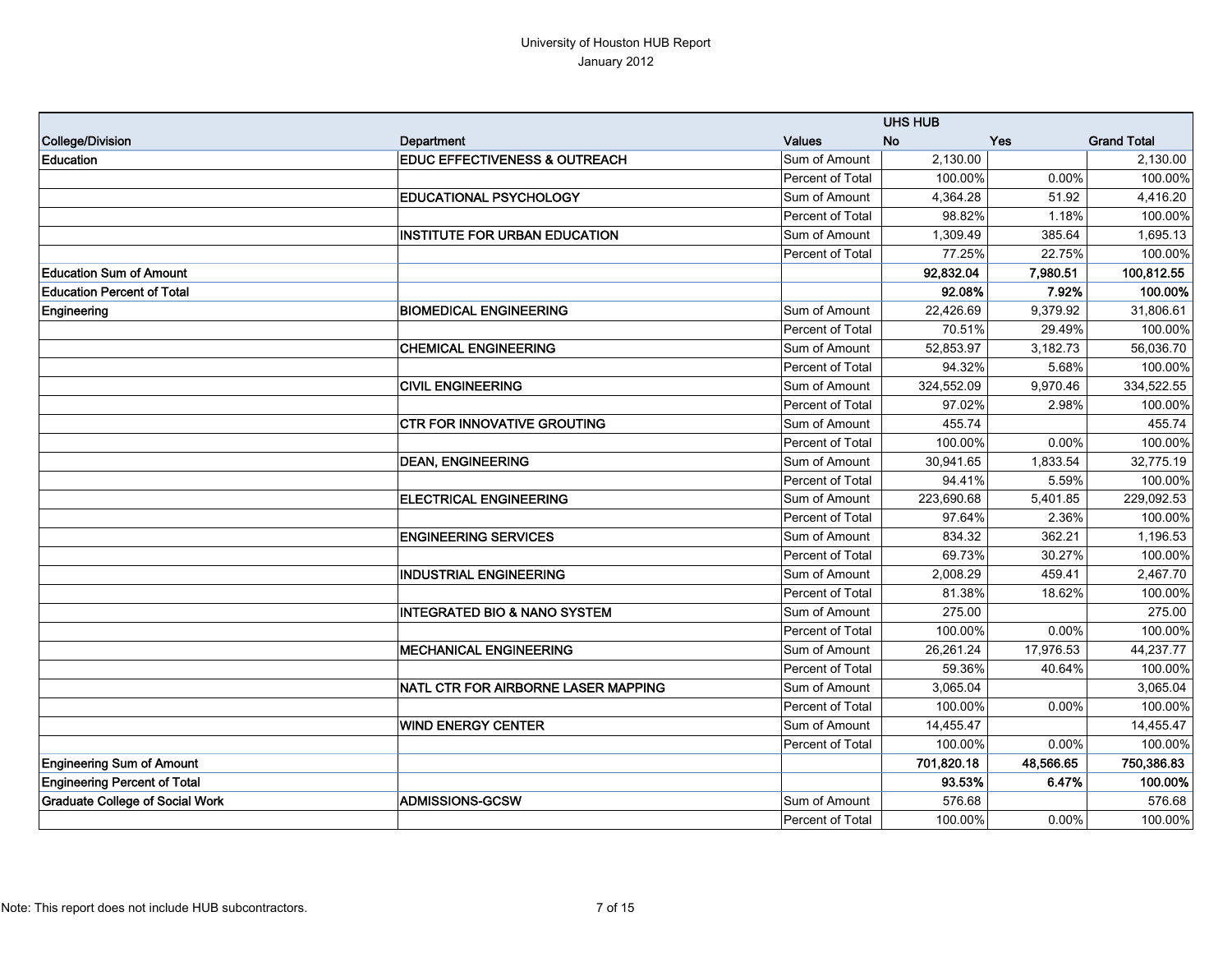|                                                  |                                         |                  | <b>UHS HUB</b> |           |                    |
|--------------------------------------------------|-----------------------------------------|------------------|----------------|-----------|--------------------|
| College/Division                                 | Department                              | <b>Values</b>    | <b>No</b>      | Yes       | <b>Grand Total</b> |
| <b>Graduate College of Social Work</b>           | <b>ALUMNI &amp; CAREER SERVICES</b>     | Sum of Amount    | 158.20         |           | 158.20             |
|                                                  |                                         | Percent of Total | 100.00%        | 0.00%     | 100.00%            |
|                                                  | <b>CHILD &amp; FAMILY CENTER</b>        | Sum of Amount    | 256.95         | 75.50     | 332.45             |
|                                                  |                                         | Percent of Total | 77.29%         | 22.71%    | 100.00%            |
|                                                  | <b>CTR FOR HEALTH EQUITY &amp; EVAL</b> | Sum of Amount    | 409.99         |           | 409.99             |
|                                                  |                                         | Percent of Total | 100.00%        | 0.00%     | 100.00%            |
|                                                  | <b>DEAN, SOCIAL WORK</b>                | Sum of Amount    | 10,198.34      | 4,537.98  | 14,736.32          |
|                                                  |                                         | Percent of Total | 69.21%         | 30.79%    | 100.00%            |
|                                                  | <b>GCSW INFORMATION TECHNOLOGY</b>      | Sum of Amount    | 2,883.40       |           | 2,883.40           |
|                                                  |                                         | Percent of Total | 100.00%        | 0.00%     | 100.00%            |
|                                                  | <b>OFFICE OF COMMUNITY PROJECTS</b>     | Sum of Amount    | 1,371.00       | 130.00    | 1,501.00           |
|                                                  |                                         | Percent of Total | 91.34%         | 8.66%     | 100.00%            |
|                                                  | <b>PHD PROGRAM</b>                      | Sum of Amount    | 1,105.80       | 94.93     | 1,200.73           |
|                                                  |                                         | Percent of Total | 92.09%         | 7.91%     | 100.00%            |
| Graduate College of Social Work Sum of Amount    |                                         |                  | 16,960.36      | 4,838.41  | 21,798.77          |
| Graduate College of Social Work Percent of Total |                                         |                  | 77.80%         | 22.20%    | 100.00%            |
| Honors College                                   | <b>DEAN, HONORS COLLEGE</b>             | Sum of Amount    | 2,740.68       | 3,596.71  | 6,337.39           |
|                                                  |                                         | Percent of Total | 43.25%         | 56.75%    | 100.00%            |
| Honors College Sum of Amount                     |                                         |                  | 2,740.68       | 3,596.71  | 6,337.39           |
| Honors College Percent of Total                  |                                         |                  | 43.25%         | 56.75%    | 100.00%            |
| <b>Hotel and Restaurant Management</b>           | DEAN, HOTEL & RESTAURANT MANAG          | Sum of Amount    | 2,072.71       | 20.00     | 2,092.71           |
|                                                  |                                         | Percent of Total | 99.04%         | 0.96%     | 100.00%            |
|                                                  | HOTEL AND RESTAURANT MANAGEMENT         | Sum of Amount    | 270,981.54     | 14,813.33 | 285,794.87         |
|                                                  |                                         | Percent of Total | 94.82%         | 5.18%     | 100.00%            |
| Hotel and Restaurant Management Sum of Amount    |                                         |                  | 273,054.25     | 14,833.33 | 287,887.58         |
| Hotel and Restaurant Management Percent of Total |                                         |                  | 94.85%         | 5.15%     | 100.00%            |
| <b>Law Center</b>                                | <b>BLAKELEY INSTITUTE</b>               | Sum of Amount    | 1.389.74       |           | 1.389.74           |
|                                                  |                                         | Percent of Total | 100.00%        | 0.00%     | 100.00%            |
|                                                  | <b>BUSINESS SERVICES, LAW</b>           | Sum of Amount    | 53,385.33      | 6,539.16  | 59.924.49          |
|                                                  |                                         | Percent of Total | 89.09%         | 10.91%    | 100.00%            |
|                                                  | <b>CAREER SERVICES, LAW</b>             | Sum of Amount    | 1,349.79       |           | 1,349.79           |
|                                                  |                                         | Percent of Total | 100.00%        | 0.00%     | 100.00%            |
|                                                  | <b>CENTER PROGRAMS, LAW</b>             | Sum of Amount    |                | 3,569.10  | 3,569.10           |
|                                                  |                                         | Percent of Total | 0.00%          | 100.00%   | 100.00%            |
|                                                  | CHAIRS AND PROFESSORSHIPS, LAW          | Sum of Amount    | 114.55         |           | 114.55             |
|                                                  |                                         | Percent of Total | 100.00%        | 0.00%     | 100.00%            |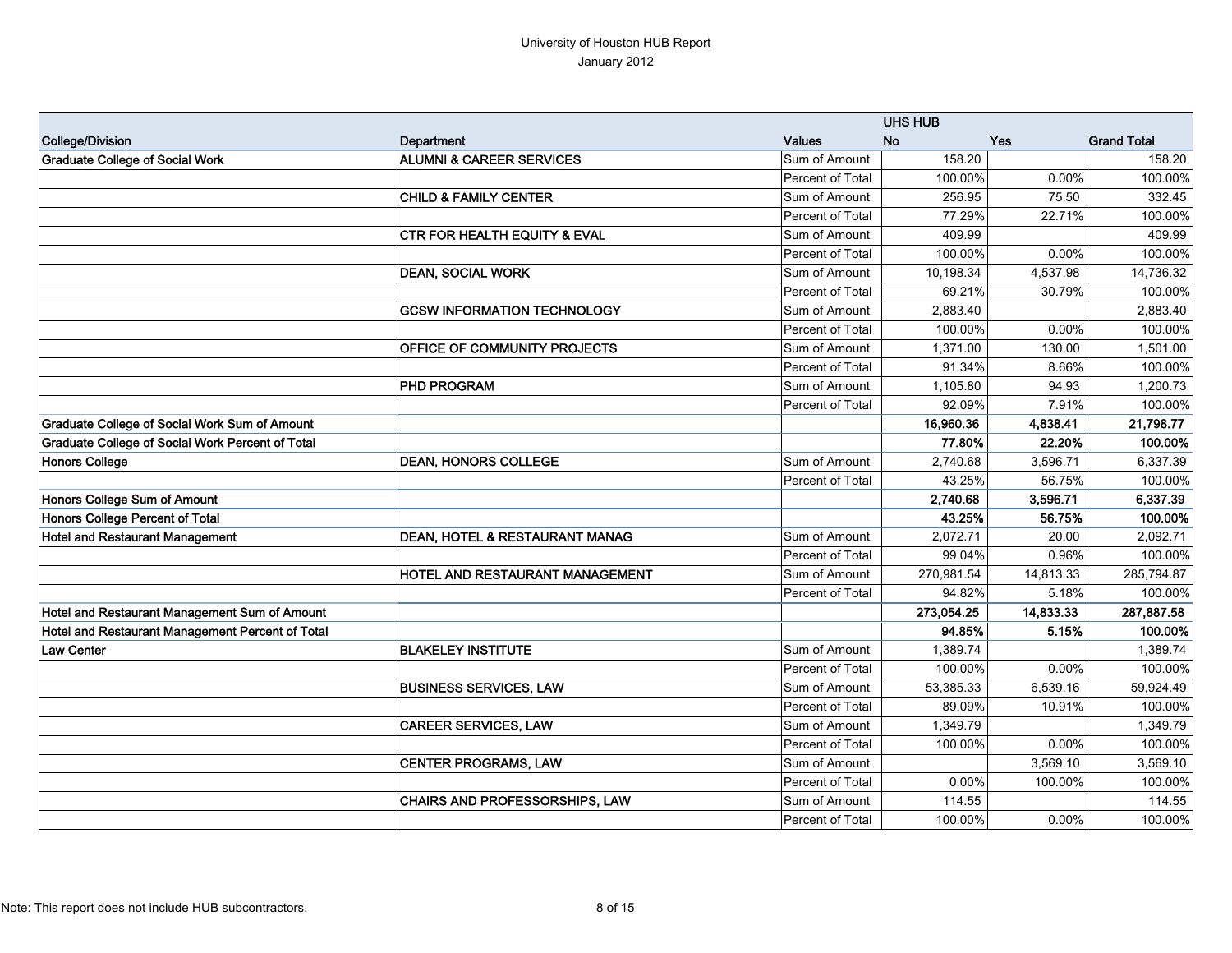## University of Houston HUB Report January 2012

|                                         |                                          |                         | <b>UHS HUB</b> |           |                    |
|-----------------------------------------|------------------------------------------|-------------------------|----------------|-----------|--------------------|
| College/Division                        | Department                               | <b>Values</b>           | <b>No</b>      | Yes       | <b>Grand Total</b> |
|                                         | <b>DEAN, LAW</b>                         | Sum of Amount           | 115.26         | 140.37    | 255.63             |
|                                         |                                          | Percent of Total        | 45.09%         | 54.91%    | 100.00%            |
|                                         | <b>EXTERNAL AFFAIRS, LAW</b>             | Sum of Amount           |                | 205.00    | 205.00             |
|                                         |                                          | Percent of Total        | 0.00%          | 100.00%   | 100.00%            |
|                                         | <b>FACILITIES, LAW</b>                   | Sum of Amount           | 2.102.95       |           | 2,102.95           |
|                                         |                                          | Percent of Total        | 100.00%        | 0.00%     | 100.00%            |
|                                         | <b>FACULTY SUPPORT LAW</b>               | Sum of Amount           | 2,938.44       | 344.14    | 3,282.58           |
|                                         |                                          | Percent of Total        | 89.52%         | 10.48%    | 100.00%            |
|                                         | <b>HEALTH LAW &amp; POLICY INSTITUTE</b> | Sum of Amount           | 8.91           | 2,810.17  | 2,819.08           |
|                                         |                                          | <b>Percent of Total</b> | 0.32%          | 99.68%    | 100.00%            |
|                                         | <b>LAW INFORMATION TECHNOLOGY</b>        | Sum of Amount           | 1,666.86       | 122.48    | 1,789.34           |
|                                         |                                          | Percent of Total        | 93.16%         | 6.84%     | 100.00%            |
|                                         | <b>LAW LIBRARY</b>                       | Sum of Amount           | 11,034.36      | 809.19    | 11,843.55          |
|                                         |                                          | Percent of Total        | 93.17%         | 6.83%     | 100.00%            |
|                                         | <b>LEGAL AID CLINIC, LAW</b>             | Sum of Amount           | 563.93         | 472.60    | 1,036.53           |
|                                         |                                          | Percent of Total        | 54.41%         | 45.59%    | 100.00%            |
|                                         | PUBLIC RELS & MARKETING, LAW             | Sum of Amount           | 2,211.25       |           | 2,211.25           |
|                                         |                                          | Percent of Total        | 100.00%        | 0.00%     | 100.00%            |
|                                         | <b>STUDENT SERVICES, LAW</b>             | Sum of Amount           | 4,549.54       | 74.87     | 4,624.41           |
|                                         |                                          | Percent of Total        | 98.38%         | 1.62%     | 100.00%            |
| Law Center Sum of Amount                |                                          |                         | 81,430.91      | 15,087.08 | 96,517.99          |
| <b>Law Center Percent of Total</b>      |                                          |                         | 84.37%         | 15.63%    | 100.00%            |
| <b>Liberal Arts and Social Sciences</b> | <b>AFRICAN-AMERICAN STUDIES</b>          | Sum of Amount           | 671.63         | 1,259.56  | 1,931.19           |
|                                         |                                          | Percent of Total        | 34.78%         | 65.22%    | 100.00%            |
|                                         | <b>ART</b>                               | Sum of Amount           | 13,580.37      | 404.00    | 13,984.37          |
|                                         |                                          | Percent of Total        | 97.11%         | 2.89%     | 100.00%            |
|                                         | <b>ARTE PUBLICO</b>                      | Sum of Amount           | 13,613.02      | 928.92    | 14,541.94          |
|                                         |                                          | Percent of Total        | 93.61%         | 6.39%     | 100.00%            |
|                                         | <b>BAND</b>                              | Sum of Amount           | 5,946.28       | 1,793.75  | 7,740.03           |
|                                         |                                          | Percent of Total        | 76.83%         | 23.17%    | 100.00%            |
|                                         | <b>BLAFFER GALLERY</b>                   | Sum of Amount           | 3,975.80       | 44.70     | 4,020.50           |
|                                         |                                          | Percent of Total        | 98.89%         | 1.11%     | 100.00%            |
|                                         | <b>CENTER FOR PUBLIC HISTORY</b>         | Sum of Amount           | (217.82)       | 396.04    | 178.22             |
|                                         |                                          | Percent of Total        | $-122.22%$     | 222.22%   | 100.00%            |
|                                         | <b>CENTER FOR PUBLIC POLICY</b>          | Sum of Amount           | 7,651.88       | 192.60    | 7,844.48           |
|                                         |                                          | Percent of Total        | 97.54%         | 2.46%     | 100.00%            |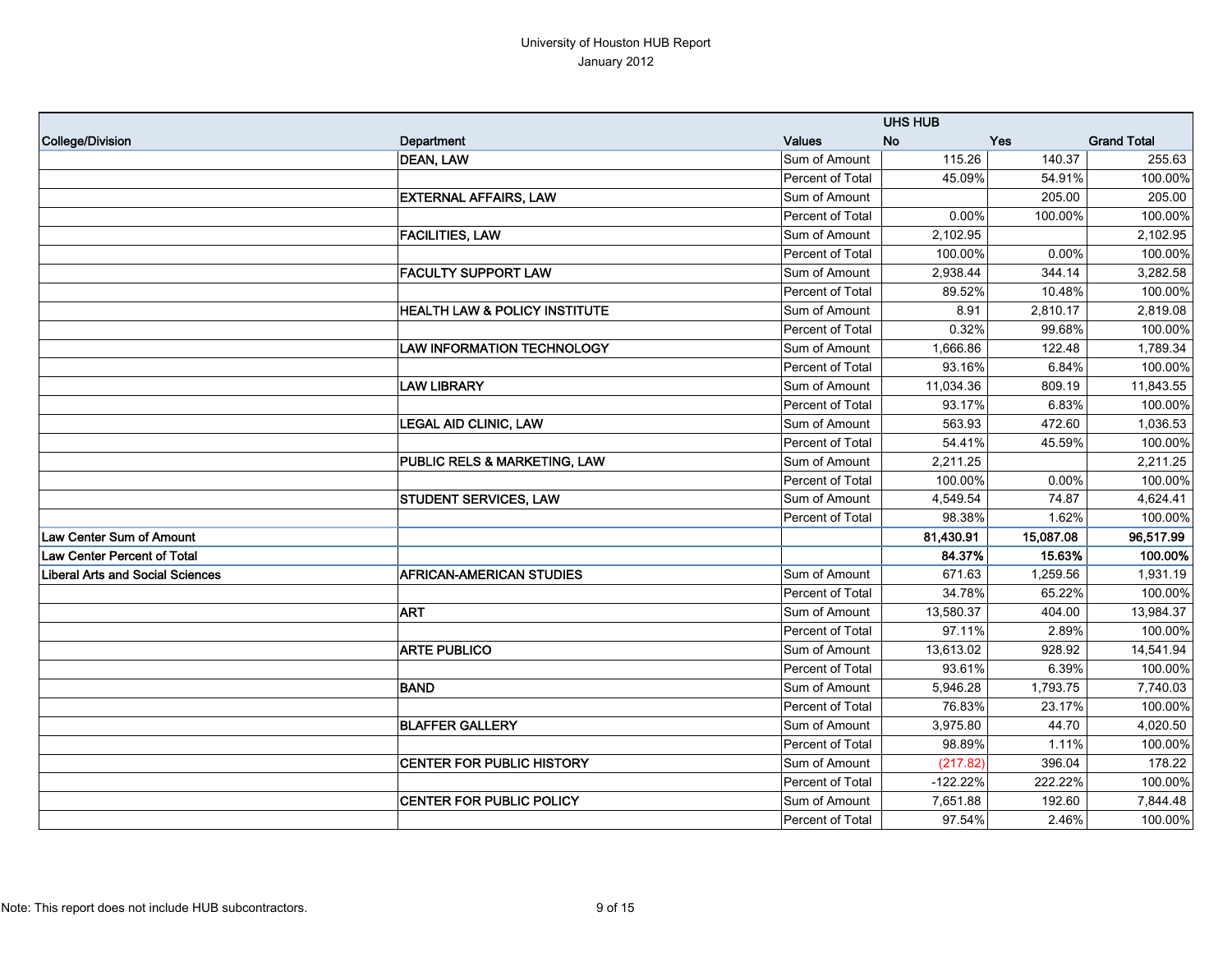|                  |                                         |                  | <b>UHS HUB</b> |           |                    |
|------------------|-----------------------------------------|------------------|----------------|-----------|--------------------|
| College/Division | Department                              | <b>Values</b>    | <b>No</b>      | Yes       | <b>Grand Total</b> |
|                  | <b>COMMUNICATION</b>                    | Sum of Amount    | 1,719.98       | 9,291.23  | 11,011.21          |
|                  |                                         | Percent of Total | 15.62%         | 84.38%    | 100.00%            |
|                  | <b>COMMUNICATIONS DISORDERS</b>         | Sum of Amount    | 34,801.30      | 507.72    | 35,309.02          |
|                  |                                         | Percent of Total | 98.56%         | 1.44%     | 100.00%            |
|                  | <b>COMPARATIVE CULTURAL STUDIES</b>     | Sum of Amount    | 507.69         |           | 507.69             |
|                  |                                         | Percent of Total | 100.00%        | 0.00%     | 100.00%            |
|                  | <b>CWMCA CENTER FOR THE ARTS</b>        | Sum of Amount    | 791.45         | 65.13     | 856.58             |
|                  |                                         | Percent of Total | 92.40%         | 7.60%     | 100.00%            |
|                  | <b>DEAN, LIBERAL ARTS &amp; SOC SCI</b> | Sum of Amount    | 5,008.19       | 3,533.76  | 8,541.95           |
|                  |                                         | Percent of Total | 58.63%         | 41.37%    | 100.00%            |
|                  | <b>ECONOMICS</b>                        | Sum of Amount    | 3,771.25       | 2,965.65  | 6,736.90           |
|                  |                                         | Percent of Total | 55.98%         | 44.02%    | 100.00%            |
|                  | <b>ENGLISH</b>                          | Sum of Amount    | 38,181.09      | 10,765.08 | 48,946.17          |
|                  |                                         | Percent of Total | 78.01%         | 21.99%    | 100.00%            |
|                  | <b>HEALTH AND HUMAN PERFORMANCE</b>     | Sum of Amount    | 53,998.10      | 1,665.63  | 55,663.73          |
|                  |                                         | Percent of Total | 97.01%         | 2.99%     | 100.00%            |
|                  | <b>HISPANIC STUDIES</b>                 | Sum of Amount    | 4,607.96       | 314.24    | 4,922.20           |
|                  |                                         | Percent of Total | 93.62%         | 6.38%     | 100.00%            |
|                  | <b>HISTORY</b>                          | Sum of Amount    | 15,758.92      | 307.22    | 16,066.14          |
|                  |                                         | Percent of Total | 98.09%         | 1.91%     | 100.00%            |
|                  | <b>MEXICAN-AMERICAN STUDIES</b>         | Sum of Amount    | 5,244.24       | 1,190.08  | 6,434.32           |
|                  |                                         | Percent of Total | 81.50%         | 18.50%    | 100.00%            |
|                  | <b>MILITARY SCIENCE</b>                 | Sum of Amount    | 329.14         |           | 329.14             |
|                  |                                         | Percent of Total | 100.00%        | 0.00%     | 100.00%            |
|                  | <b>MODERN AND CLASSICAL LANGUAGES</b>   | Sum of Amount    | 649.58         | 17.10     | 666.68             |
|                  |                                         | Percent of Total | 97.44%         | 2.56%     | 100.00%            |
|                  | <b>MUSIC</b>                            | Sum of Amount    | 24,376.47      | 410.30    | 24,786.77          |
|                  |                                         | Percent of Total | 98.34%         | 1.66%     | 100.00%            |
|                  | PHILOSOPHY                              | Sum of Amount    | 205.72         | 12.56     | 218.28             |
|                  |                                         | Percent of Total | 94.25%         | 5.75%     | 100.00%            |
|                  | <b>POLITICAL SCIENCE</b>                | Sum of Amount    | 1,207.90       | 4,234.64  | 5,442.54           |
|                  |                                         | Percent of Total | 22.19%         | 77.81%    | 100.00%            |
|                  | PSYCHOLOGY                              | Sum of Amount    | 6,555.88       | 4,671.19  | 11,227.07          |
|                  |                                         | Percent of Total | 58.39%         | 41.61%    | 100.00%            |
|                  | <b>PUBLIC ADMINISTRATION PROGRAM</b>    | Sum of Amount    | 90.00          |           | 90.00              |
|                  |                                         | Percent of Total | 100.00%        | 0.00%     | 100.00%            |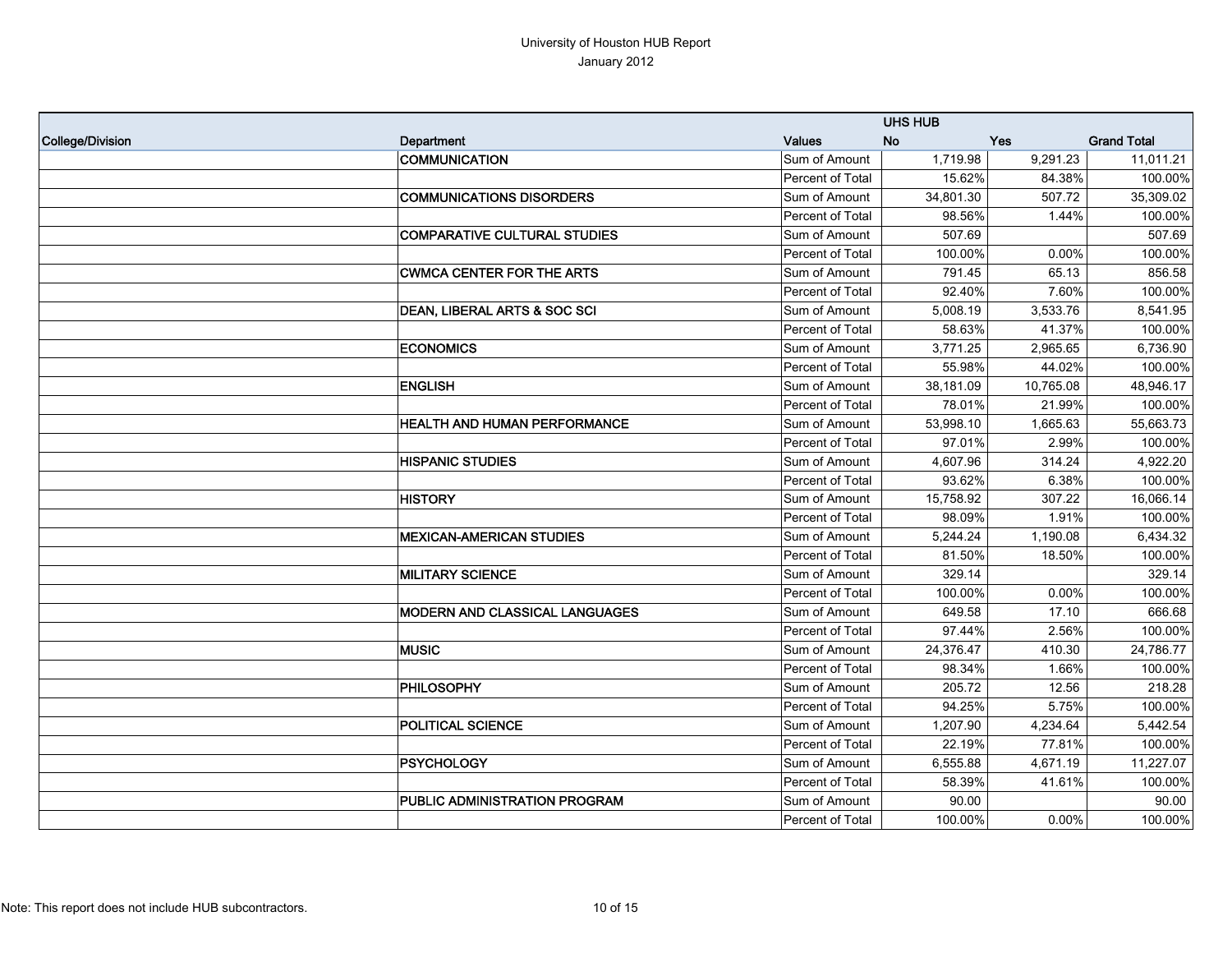## University of Houston HUB Report January 2012

|                                                   |                                                       |                  | <b>UHS HUB</b> |           |                    |
|---------------------------------------------------|-------------------------------------------------------|------------------|----------------|-----------|--------------------|
| College/Division                                  | Department                                            | <b>Values</b>    | <b>No</b>      | Yes       | <b>Grand Total</b> |
|                                                   | <b>RELIGIOUS STUDIES</b>                              | Sum of Amount    | 1,176.50       |           | 1,176.50           |
|                                                   |                                                       | Percent of Total | 100.00%        | 0.00%     | 100.00%            |
|                                                   | SOCIOLOGY                                             | Sum of Amount    | 656.02         | 637.62    | 1,293.64           |
|                                                   |                                                       | Percent of Total | 50.71%         | 49.29%    | 100.00%            |
|                                                   | <b>THEATER</b>                                        | Sum of Amount    | 8,003.20       | 3,263.41  | 11,266.61          |
|                                                   |                                                       | Percent of Total | 71.03%         | 28.97%    | 100.00%            |
|                                                   | <b>WOMEN'S STUDIES PROGRAM</b>                        | Sum of Amount    | 578.78         |           | 578.78             |
|                                                   |                                                       | Percent of Total | 100.00%        | 0.00%     | 100.00%            |
|                                                   | <b>WRITING CENTER</b>                                 | Sum of Amount    | 785.14         |           | 785.14             |
|                                                   |                                                       | Percent of Total | 100.00%        | 0.00%     | 100.00%            |
| Liberal Arts and Social Sciences Sum of Amount    |                                                       |                  | 254,225.66     | 48,872.13 | 303,097.79         |
| Liberal Arts and Social Sciences Percent of Total |                                                       |                  | 83.88%         | 16.12%    | 100.00%            |
| Library                                           | <b>UNIVERSITY LIBRARIES</b>                           | Sum of Amount    | 720,669.36     | 20,193.06 | 740,862.42         |
|                                                   |                                                       | Percent of Total | 97.27%         | 2.73%     | 100.00%            |
| Library Sum of Amount                             |                                                       |                  | 720,669.36     | 20,193.06 | 740,862.42         |
| <b>Library Percent of Total</b>                   |                                                       |                  | 97.27%         | 2.73%     | 100.00%            |
| Natural Science and Mathematics                   | <b>BIOLOGY &amp; BIOCHEMISTRY</b>                     | Sum of Amount    | 202,442.03     | 41,422.75 | 243,864.78         |
|                                                   |                                                       | Percent of Total | 83.01%         | 16.99%    | 100.00%            |
|                                                   | <b>CHEMISTRY</b>                                      | Sum of Amount    | 29,241.32      | 1,452.19  | 30,693.51          |
|                                                   |                                                       | Percent of Total | 95.27%         | 4.73%     | 100.00%            |
|                                                   | <b>COMPUTER SCIENCE</b>                               | Sum of Amount    | 10,107.85      | 548.81    | 10,656.66          |
|                                                   |                                                       | Percent of Total | 94.85%         | 5.15%     | 100.00%            |
|                                                   | <b>CTR FOR NUCLEAR RECEPTORS &amp; CELL SIGNALING</b> | Sum of Amount    | 196,933.23     | 7,857.02  | 204,790.25         |
|                                                   |                                                       | Percent of Total | 96.16%         | 3.84%     | 100.00%            |
|                                                   | <b>DEAN, NATURAL SCIENCE &amp; MATHE</b>              | Sum of Amount    | 40,398.74      | 3,045.00  | 43,443.74          |
|                                                   |                                                       | Percent of Total | 92.99%         | 7.01%     | 100.00%            |
|                                                   | <b>EARTH AND ATMOSPHERIC SCIENCES</b>                 | Sum of Amount    | 58,937.21      | 10,130.53 | 69,067.74          |
|                                                   |                                                       | Percent of Total | 85.33%         | 14.67%    | 100.00%            |
|                                                   | INST FOR MULTIDIM AIR QUALITY STUDIES (IMAQS)         | Sum of Amount    | 6,734.17       | 1,393.10  | 8,127.27           |
|                                                   |                                                       | Percent of Total | 82.86%         | 17.14%    | 100.00%            |
|                                                   | <b>MATHEMATICS</b>                                    | Sum of Amount    | 11,297.83      | 1,225.66  | 12,523.49          |
|                                                   |                                                       | Percent of Total | 90.21%         | 9.79%     | 100.00%            |
|                                                   | <b>PHYSICS</b>                                        | Sum of Amount    | 15,366.32      | 96.35     | 15,462.67          |
|                                                   |                                                       | Percent of Total | 99.38%         | 0.62%     | 100.00%            |
| Natural Science and Mathematics Sum of Amount     |                                                       |                  | 571,458.70     | 67,171.41 | 638,630.11         |
| Natural Science and Mathematics Percent of Total  |                                                       |                  | 89.48%         | 10.52%    | 100.00%            |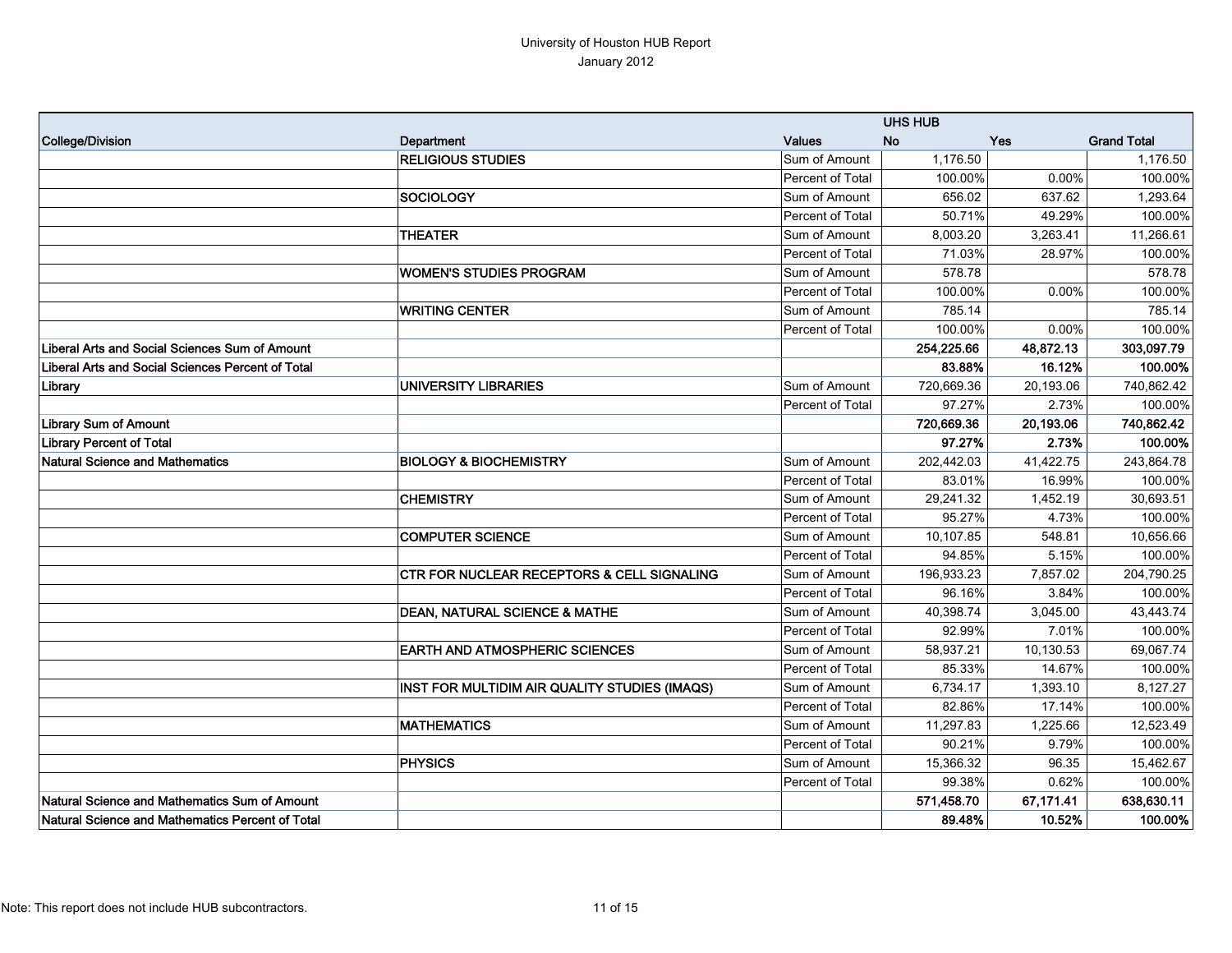|                                   |                                           |                  | <b>UHS HUB</b> |            |                    |
|-----------------------------------|-------------------------------------------|------------------|----------------|------------|--------------------|
| College/Division                  | Department                                | <b>Values</b>    | <b>No</b>      | <b>Yes</b> | <b>Grand Total</b> |
| Optometry                         | <b>DEAN, OPTOMETRY</b>                    | Sum of Amount    | 72,724.78      | 17,510.97  | 90,235.75          |
|                                   |                                           | Percent of Total | 80.59%         | 19.41%     | 100.00%            |
|                                   | <b>OPT VISION SCIENCES</b>                | Sum of Amount    | 85,378.82      | 6,947.69   | 92,326.51          |
|                                   |                                           | Percent of Total | 92.47%         | 7.53%      | 100.00%            |
|                                   | <b>OPTOMETRY CLINIC</b>                   | Sum of Amount    | 91,846.92      | 4,076.49   | 95,923.41          |
|                                   |                                           | Percent of Total | 95.75%         | 4.25%      | 100.00%            |
| <b>Optometry Sum of Amount</b>    |                                           |                  | 249,950.52     | 28,535.15  | 278,485.67         |
| <b>Optometry Percent of Total</b> |                                           |                  | 89.75%         | 10.25%     | 100.00%            |
| Pharmacy                          | <b>CLINICAL PHARMACY &amp; ADMINISTRA</b> | Sum of Amount    | 14,747.68      | 500.43     | 15,248.11          |
|                                   |                                           | Percent of Total | 96.72%         | 3.28%      | 100.00%            |
|                                   | <b>DEAN, PHARMACY</b>                     | Sum of Amount    | 113,731.71     | 6,884.78   | 120,616.49         |
|                                   |                                           | Percent of Total | 94.29%         | 5.71%      | 100.00%            |
|                                   | PHARMACOLOGICAL & PHARMACEUTIC            | Sum of Amount    | 26,724.56      | 957.92     | 27,682.48          |
|                                   |                                           | Percent of Total | 96.54%         | 3.46%      | 100.00%            |
| Pharmacy Sum of Amount            |                                           |                  | 155,203.95     | 8,343.13   | 163,547.08         |
| Pharmacy Percent of Total         |                                           |                  | 94.90%         | 5.10%      | 100.00%            |
| Research                          | <b>ANIMAL CARE OPERATIONS</b>             | Sum of Amount    | 49,036.63      |            | 49,036.63          |
|                                   |                                           | Percent of Total | 100.00%        | 0.00%      | 100.00%            |
|                                   | CENTER FOR ADVANCED MATERIALS             | Sum of Amount    | 2,551.32       | 48.44      | 2,599.76           |
|                                   |                                           | Percent of Total | 98.14%         | 1.86%      | 100.00%            |
|                                   | CTR FOR BIOMED/ENVIRON GENOMIC            | Sum of Amount    | 9,469.45       | 892.26     | 10,361.71          |
|                                   |                                           | Percent of Total | 91.39%         | 8.61%      | 100.00%            |
|                                   | <b>CTR NEURO AND BIOMECH RESEARCH</b>     | Sum of Amount    | 1,631.06       | 18.44      | 1,649.50           |
|                                   |                                           | Percent of Total | 98.88%         | 1.12%      | 100.00%            |
|                                   | <b>GRANTS AND CONTRACTS</b>               | Sum of Amount    | 361.20         | 66.48      | 427.68             |
|                                   |                                           | Percent of Total | 84.46%         | 15.54%     | 100.00%            |
|                                   | <b>HOUSTON COASTAL CENTER</b>             | Sum of Amount    | 234.58         |            | 234.58             |
|                                   |                                           | Percent of Total | 100.00%        | 0.00%      | 100.00%            |
|                                   | <b>INSTITUTE FOR MOLECULAR DESIGN</b>     | Sum of Amount    | 48,932.75      |            | 48,932.75          |
|                                   |                                           | Percent of Total | 100.00%        | 0.00%      | 100.00%            |
|                                   | <b>INSTITUTE FOR NANOENERGY</b>           | Sum of Amount    | 2,299.86       |            | 2,299.86           |
|                                   |                                           | Percent of Total | 100.00%        | 0.00%      | 100.00%            |
|                                   | <b>OFFICE OF TECHNOLOGY MANAGEMENT</b>    | Sum of Amount    | 95,696.14      |            | 95,696.14          |
|                                   |                                           | Percent of Total | 100.00%        | 0.00%      | 100.00%            |
|                                   | <b>RESEARCH DIVISION OFFICE</b>           | Sum of Amount    | 27,847.40      | 1,707.25   | 29,554.65          |
|                                   |                                           | Percent of Total | 94.22%         | 5.78%      | 100.00%            |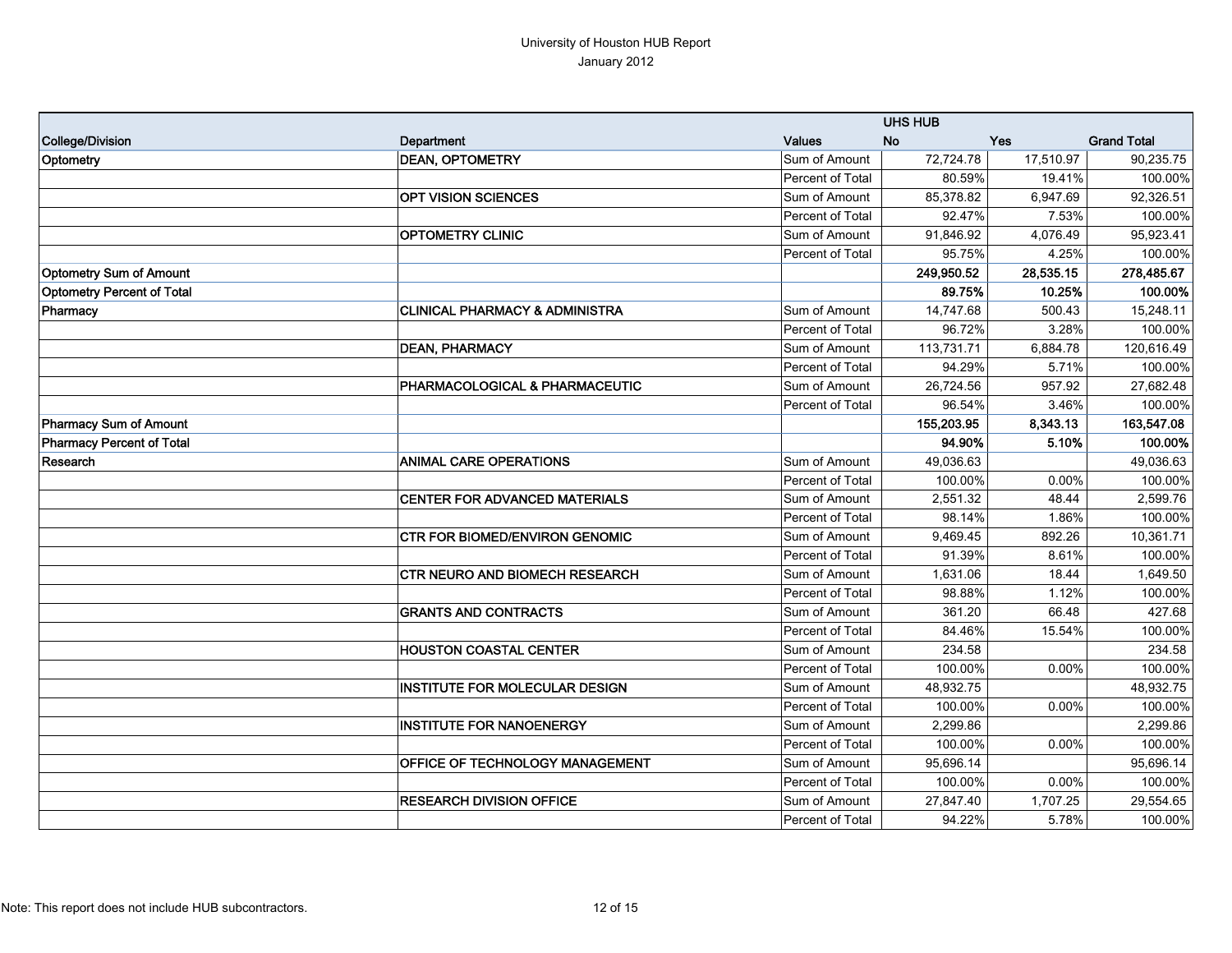|                                  |                                                | <b>UHS HUB</b>   |            |           |                    |
|----------------------------------|------------------------------------------------|------------------|------------|-----------|--------------------|
| College/Division                 | Department                                     | <b>Values</b>    | <b>No</b>  | Yes       | <b>Grand Total</b> |
| Research                         | <b>RESEARCH FINANCIAL SERVICES</b>             | Sum of Amount    | 269.41     |           | 269.41             |
|                                  |                                                | Percent of Total | 100.00%    | $0.00\%$  | 100.00%            |
|                                  | <b>RESEARCH INFORMATION CENTER</b>             | Sum of Amount    | 1,351.78   |           | 1,351.78           |
|                                  |                                                | Percent of Total | 100.00%    | 0.00%     | 100.00%            |
|                                  | <b>RESEARCH POLICIES/COMPLIANCE/COMMITTEES</b> | Sum of Amount    | 407.04     | 51.87     | 458.91             |
|                                  |                                                | Percent of Total | 88.70%     | 11.30%    | 100.00%            |
|                                  | <b>TIMES</b>                                   | Sum of Amount    | 13,936.49  | 144.19    | 14,080.68          |
|                                  |                                                | Percent of Total | 98.98%     | 1.02%     | 100.00%            |
|                                  | TX CTR SUPERCONDUCTIVITY AT UH                 | Sum of Amount    | 46,790.10  | 2,265.92  | 49,056.02          |
|                                  |                                                | Percent of Total | 95.38%     | 4.62%     | 100.00%            |
|                                  | TX LEARNING/COMPUTATIONAL CTR                  | Sum of Amount    | 20,015.37  | 2,003.18  | 22,018.55          |
|                                  |                                                | Percent of Total | 90.90%     | 9.10%     | 100.00%            |
| <b>Research Sum of Amount</b>    |                                                |                  | 320,830.58 | 7,198.03  | 328,028.61         |
| <b>Research Percent of Total</b> |                                                |                  | 97.81%     | 2.19%     | 100.00%            |
| <b>Student Affairs</b>           | <b>CAMPUS RECREATION</b>                       | Sum of Amount    | 24,329.99  | 3,518.48  | 27.848.47          |
|                                  |                                                | Percent of Total | 87.37%     | 12.63%    | 100.00%            |
|                                  | CENTER FOR STUDENT INVOLVEMENT                 | Sum of Amount    | 6,282.04   | 133.67    | 6,415.71           |
|                                  |                                                | Percent of Total | 97.92%     | 2.08%     | 100.00%            |
|                                  | <b>CHILDREN'S LEARNING CENTER</b>              | Sum of Amount    | 5,213.31   | 1,924.76  | 7,138.07           |
|                                  |                                                | Percent of Total | 73.04%     | 26.96%    | 100.00%            |
|                                  | <b>COUNSELING AND PSYCH SVCS</b>               | Sum of Amount    | 997.01     | 488.49    | 1,485.50           |
|                                  |                                                | Percent of Total | 67.12%     | 32.88%    | 100.00%            |
|                                  | <b>CTR FOR LEADERSHIP &amp; FSL</b>            | Sum of Amount    | 730.45     |           | 730.45             |
|                                  |                                                | Percent of Total | 100.00%    | 0.00%     | 100.00%            |
|                                  | <b>DEAN OF STUDENTS</b>                        | Sum of Amount    | 8,556.02   |           | 8,556.02           |
|                                  |                                                | Percent of Total | 100.00%    | 0.00%     | 100.00%            |
|                                  | <b>RELIGION CENTER</b>                         | Sum of Amount    | 700.19     | 106.50    | 806.69             |
|                                  |                                                | Percent of Total | 86.80%     | 13.20%    | 100.00%            |
|                                  | <b>RESIDENTIAL LIFE &amp; HOUSING</b>          | Sum of Amount    | 244,016.60 | 11,182.76 | 255,199.36         |
|                                  |                                                | Percent of Total | 95.62%     | 4.38%     | 100.00%            |
|                                  | <b>STUDENT AFFAIRS</b>                         | Sum of Amount    | 4,102.20   | 524.69    | 4,626.89           |
|                                  |                                                | Percent of Total | 88.66%     | 11.34%    | 100.00%            |
|                                  | <b>STUDENT HEALTH CENTER</b>                   | Sum of Amount    | 1,046.43   | 10,783.28 | 11,829.71          |
|                                  |                                                | Percent of Total | 8.85%      | 91.15%    | 100.00%            |
|                                  | <b>STUDENT PUBLICATIONS</b>                    | Sum of Amount    | 8,935.94   | 94.34     | 9,030.28           |
|                                  |                                                | Percent of Total | 98.96%     | 1.04%     | 100.00%            |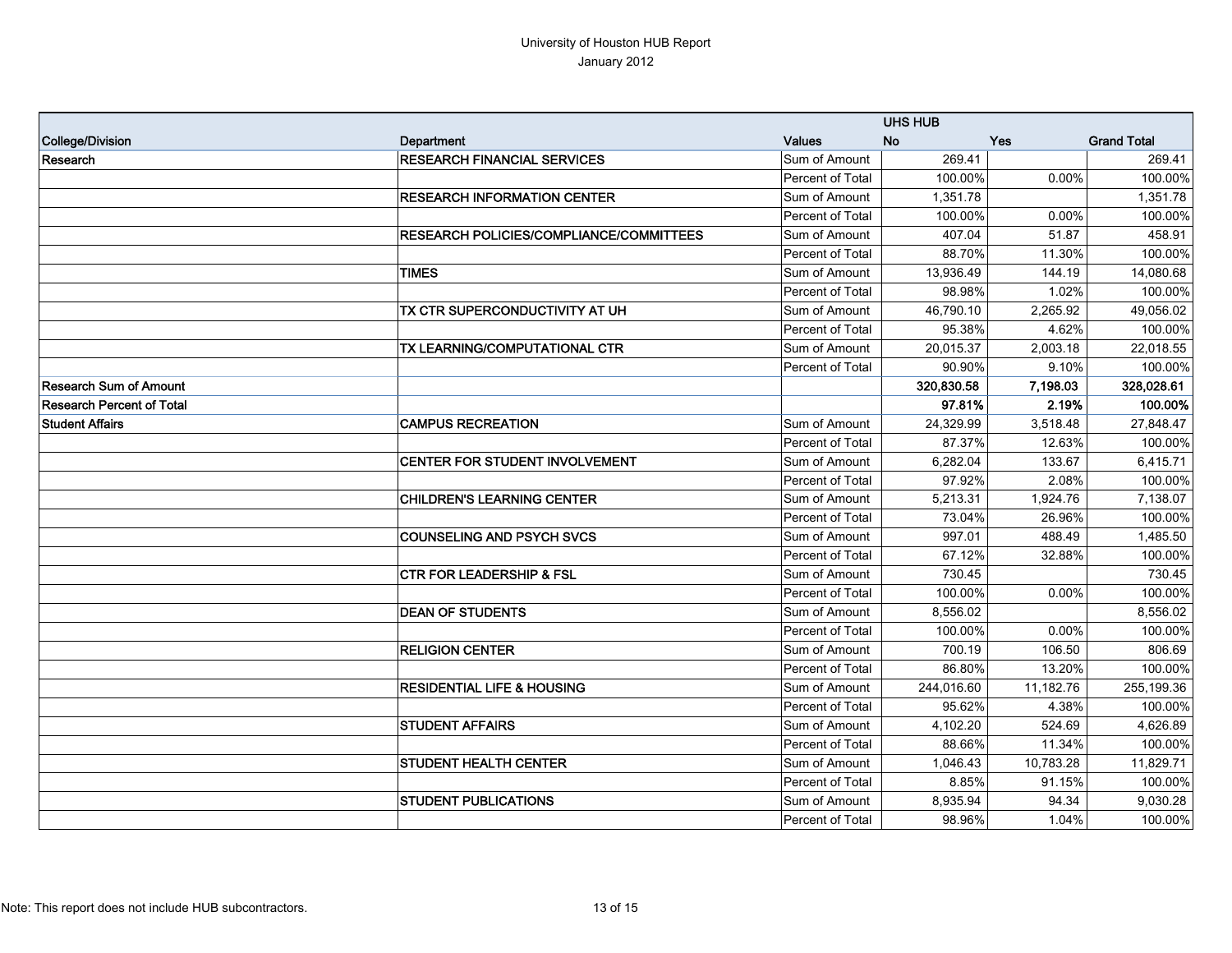|                                         |                                           |                  | <b>UHS HUB</b> |            |                    |
|-----------------------------------------|-------------------------------------------|------------------|----------------|------------|--------------------|
| College/Division                        | Department                                | <b>Values</b>    | <b>No</b>      | <b>Yes</b> | <b>Grand Total</b> |
| <b>Student Affairs</b>                  | UNIVERSITY CAREER SERVICES                | Sum of Amount    | 728.25         | 1,550.74   | 2,278.99           |
|                                         |                                           | Percent of Total | 31.95%         | 68.05%     | 100.00%            |
|                                         | UNIVERSITY CENTER                         | Sum of Amount    | 18,080.23      | 1,351.82   | 19,432.05          |
|                                         |                                           | Percent of Total | 93.04%         | 6.96%      | 100.00%            |
| <b>Student Affairs Sum of Amount</b>    |                                           |                  | 323,718.66     | 31,659.53  | 355,378.19         |
| <b>Student Affairs Percent of Total</b> |                                           |                  | 91.09%         | 8.91%      | 100.00%            |
| Technology                              | CENTER FOR FUTURE OF HEALTH               | Sum of Amount    | 600.01         |            | 600.01             |
|                                         |                                           | Percent of Total | 100.00%        | 0.00%      | 100.00%            |
|                                         | CENTER FOR LIFE SCIENCES TECH             | Sum of Amount    | 126.00         |            | 126.00             |
|                                         |                                           | Percent of Total | 100.00%        | 0.00%      | 100.00%            |
|                                         | <b>CONSTRUCTION MANAGEMENT</b>            | Sum of Amount    | 1,666.18       |            | 1,666.18           |
|                                         |                                           | Percent of Total | 100.00%        | 0.00%      | 100.00%            |
|                                         | <b>DEAN, TECHNOLOGY</b>                   | Sum of Amount    | 6,108.63       | 1,350.31   | 7,458.94           |
|                                         |                                           | Percent of Total | 81.90%         | 18.10%     | 100.00%            |
|                                         | <b>ENGINEERING TECHNOLOGY</b>             | Sum of Amount    | 55,319.29      | 604.40     | 55.923.69          |
|                                         |                                           | Percent of Total | 98.92%         | 1.08%      | 100.00%            |
|                                         | <b>HUMAN DEVELOP AND CONSUMER SCI</b>     | Sum of Amount    | 8,819.29       | 3,801.33   | 12,620.62          |
|                                         |                                           | Percent of Total | 69.88%         | 30.12%     | 100.00%            |
|                                         | <b>INFORMATION &amp; LOGISTICS TECH</b>   | Sum of Amount    | 16,336.93      | 938.36     | 17,275.29          |
|                                         |                                           | Percent of Total | 94.57%         | 5.43%      | 100.00%            |
|                                         | TX MANUFACTURING ASSISTANCE CTR (TMAC)    | Sum of Amount    | 294.42         |            | 294.42             |
|                                         |                                           | Percent of Total | 100.00%        | 0.00%      | 100.00%            |
| <b>Technology Sum of Amount</b>         |                                           |                  | 89,270.75      | 6,694.40   | 95,965.15          |
| <b>Technology Percent of Total</b>      |                                           |                  | 93.02%         | 6.98%      | 100.00%            |
| <b>University Advancement</b>           | <b>ANNUAL GIVING</b>                      | Sum of Amount    | 41,065.75      | 524.85     | 41,590.60          |
|                                         |                                           | Percent of Total | 98.74%         | 1.26%      | 100.00%            |
|                                         | DEVELOPMENT                               | Sum of Amount    | 5,484.28       | 1,897.30   | 7,381.58           |
|                                         |                                           | Percent of Total | 74.30%         | 25.70%     | 100.00%            |
|                                         | <b>DONOR &amp; ALUMNI RECORDS</b>         | Sum of Amount    | 30.15          | 6,452.55   | 6,482.70           |
|                                         |                                           | Percent of Total | 0.47%          | 99.53%     | 100.00%            |
|                                         | <b>MARKETING-ADVANCEMENT</b>              | Sum of Amount    | 72,668.14      | 706.02     | 73,374.16          |
|                                         |                                           | Percent of Total | 99.04%         | 0.96%      | 100.00%            |
|                                         | <b>PLANNED GIVING</b>                     | Sum of Amount    | 1,461.92       |            | 1,461.92           |
|                                         |                                           | Percent of Total | 100.00%        | $0.00\%$   | 100.00%            |
|                                         | <b>PROSPECT MANAGEMENT &amp; RESEARCH</b> | Sum of Amount    | 2,495.00       |            | 2,495.00           |
|                                         |                                           | Percent of Total | 100.00%        | 0.00%      | 100.00%            |